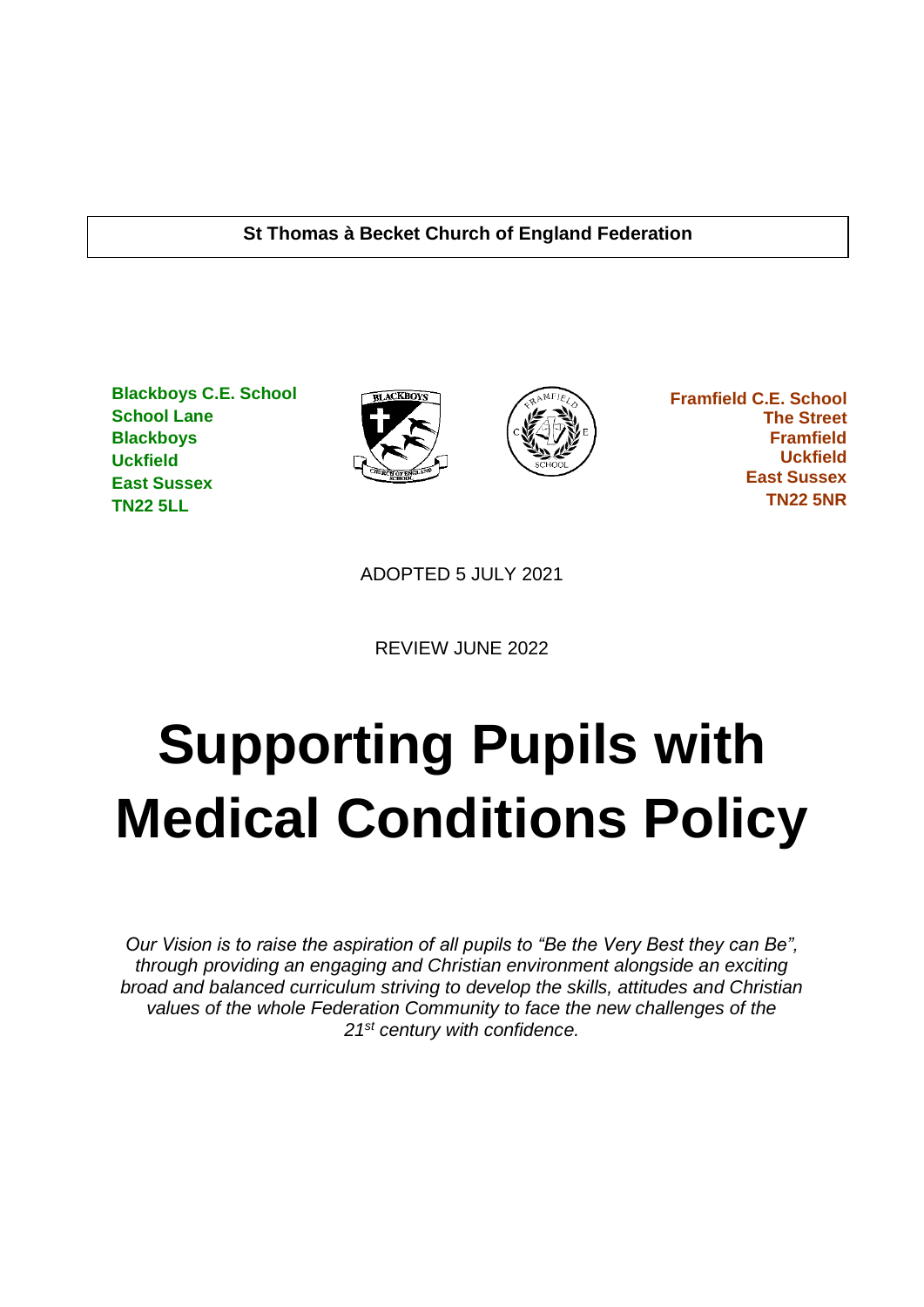| <b>CONTENTS</b>                                                                                | <b>PAGE</b>    |
|------------------------------------------------------------------------------------------------|----------------|
| Introduction                                                                                   | 3              |
| <b>Definitions of Medical Conditions</b>                                                       | 4              |
| The Role of the Governing Body                                                                 | 4              |
| Policy Implementation                                                                          | 6              |
| Procedure to be followed when notification is received that a pupil<br>has a Medical Condition | 6              |
| <b>Individual Healthcare Plans</b>                                                             | $\overline{7}$ |
| Roles and Responsibilities                                                                     | 9              |
| <b>Employee Training and Support</b>                                                           | 11             |
| The child's role in managing their own medical needs                                           | 12             |
| Managing Medicines on Federation Premises and Record Keeping                                   | 13             |
| <b>Medication Errors</b>                                                                       | 16             |
| <b>Emergency Procedures</b>                                                                    | 16             |
| <b>Offsite Visits and Sporting Activities</b>                                                  | 16             |
| <b>Hygiene/Infection Control</b>                                                               | 17             |
| Equipment                                                                                      | 17             |
| <b>Unacceptable Practice</b>                                                                   | 17             |
| Liability and Indemnity                                                                        | 18             |
| Complaints                                                                                     | 19             |
| <b>Review</b>                                                                                  | 19             |
| <b>Appendix One</b>                                                                            | 20             |
| Appendix Two                                                                                   | 23             |
| <b>Appendix Three</b>                                                                          | 24             |
| <b>Appendix Four</b>                                                                           | 25             |
| <b>Appendix Five</b>                                                                           | 27             |
| <b>Appendix Six</b>                                                                            | 28             |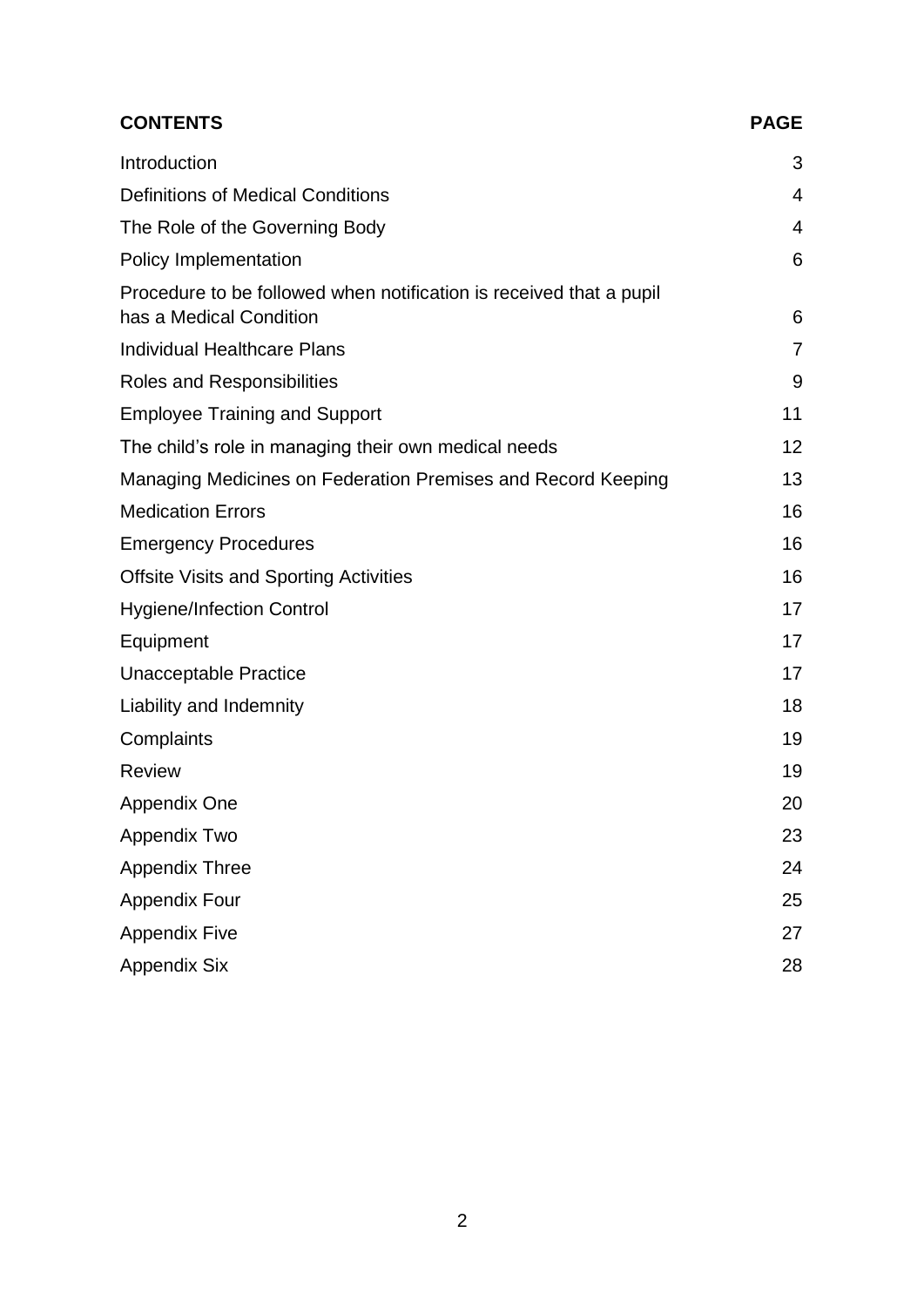#### **Introduction**

We believe that if children feel safe and nurtured at school (as Jesus cared for his sheep and lambs) then they will be enabled to live life in all its fullness and "Be the best they can be".

This policy has been produced to assist St Thomas à Becket Church of England Federation (which is referred to as the Federation in the rest of this document) develop an effective management system to support pupils with medical conditions, in accordance with the Department for Education's (DfE) 'Supporting pupils at school with medical conditions' statutory guidance.

This policy is written in line with the requirements of:

- Children and Families Act 2014 section 100
- Supporting pupils at school with medical conditions: Statutory guidance for governing bodies of maintained schools and proprietors of academies in England, Department for Education (DfE), December 2015
- 0-25 SEND Code of Practice, DfE January 2015
- Mental Health and behaviour in schools: departmental advice for school staff, DfE November 2018
- Equality Act 2010
- Schools Admissions Code, DfE December 2014
- ESCC Accessibility Strategy
- ESCC SEND Strategy SEND MATRIX [https://czone.eastsussex.gov.uk/inclusion-and](https://czone.eastsussex.gov.uk/inclusion-and-send/sen-)[send/sen-m](https://czone.eastsussex.gov.uk/inclusion-and-send/sen-)atrix/the-matrix/
- East Sussex policy for the education of children and young people unable to attend school because of health needs (link: [https://www.eastsussex.gov.uk/educationandlearning/schools/attendan](https://www.eastsussex.gov.uk/educationandlearning/schools/attendance-behaviour/too-sick/) [ce-behaviour/too-sick/](https://www.eastsussex.gov.uk/educationandlearning/schools/attendance-behaviour/too-sick/) )
- ISEND Front Door [https://czone.eastsussex.gov.uk/inclusion-and](https://czone.eastsussex.gov.uk/inclusion-and-send/front-door-referrals/)[send/front-door-referrals/](https://czone.eastsussex.gov.uk/inclusion-and-send/front-door-referrals/) and include the following documents: Additional Needs Plan or IHCP, registration certificate and current medical evidence. Potential referrals can be discussed with TLP – 01273 336888

This policy should be read in conjunction with the following Federation policies - SEN Policy / SEN Information Report, Child Protection and Safeguarding Policy and Procedure, Allergy Awareness Policy, Educational Visits and Offsite Activities Policy and Complaints Policy and Procedure.

This policy was developed with Teachers, Governors, PTA and PTFA representatives and will be reviewed annually.

Systems are in place to ensure that the Federation's Designated Safeguarding Leads are kept informed of arrangements for children with medical conditions and are alerted where a concern arises, such as an error with the administering of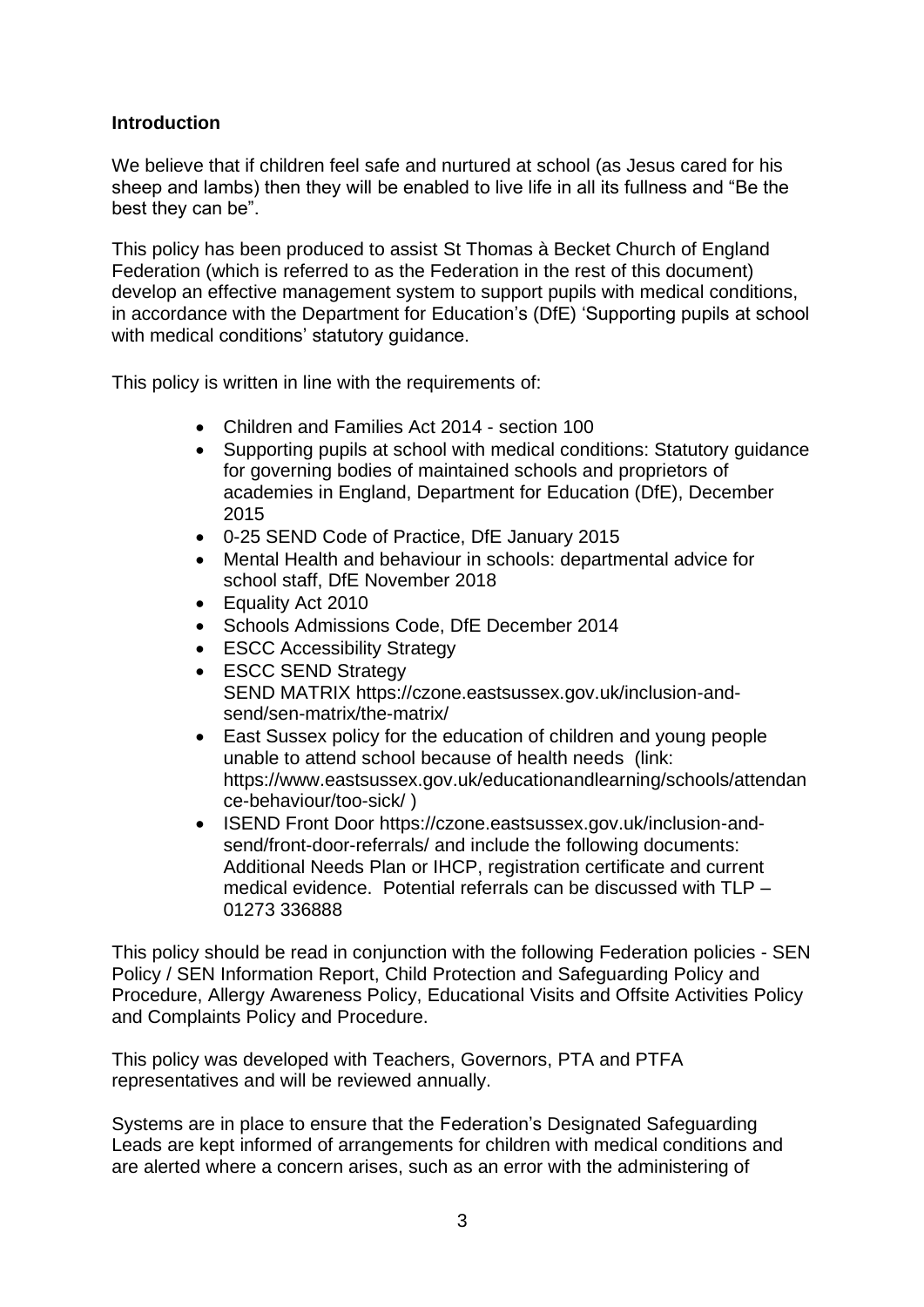medicines or intervention, or repeated medical appointments being missed, or guidance or treatments not being followed by the parents or the child.

#### Key Personnel

**Blackboys CEP Schoo**l**:** Headteacher: Mr G Sullivan, Special Educational Needs Co-ordinator: Mrs S Levey

**Framfield CEP School:** Headteacher: Mrs L Pestell, Special Educational Needs Coordinator: Mrs S Levey

#### **Definitions of Medical Conditions**

Pupils' medical needs may be broadly summarised as being of two types:

**Short-term** affecting their participation at school because they are on a course of medication.

**Long-term** potentially limiting access to education and requiring on-going support, medicines or care while at school to help them to manage their condition and keep them well, including monitoring and intervention in emergency circumstances. It is important that parents feel confident that the Federation will provide effective support for their child's medical condition and that pupil's feel safe.

Some children with medical conditions may be considered disabled under the definition set out in the Equality Act 2010. Where this is the case Governing Bodies **must** comply with their duties under that Act. Some may also have special educational needs and/or disability (SEND) and may have an Education, Health and Care (EHC) plan which brings together health and social care needs, as well as their special educational provision. For children with SEND, this policy should be read in conjunction with the Special Educational Needs and Disability (SEND) code of practice (DfE January 2015) which explains the duties of local authorities, health bodies, schools and colleges to provide for those with special educational needs and disabilities. For pupils who have medical conditions and have EHC plans, compliance with the SEND code of practice will ensure compliance with this policy in respect of those children.

#### **The Role of the Governing Body**

The Governing Body remains legally responsible and accountable for fulfilling their statutory duty for supporting pupils at their school within the Federation with medical conditions.

The Federation's Governing Body fulfils this by:

• Ensuring that arrangements are in place to support pupils with medical conditions. In doing so we will ensure that such children can access and enjoy the same opportunities at their school as any other child;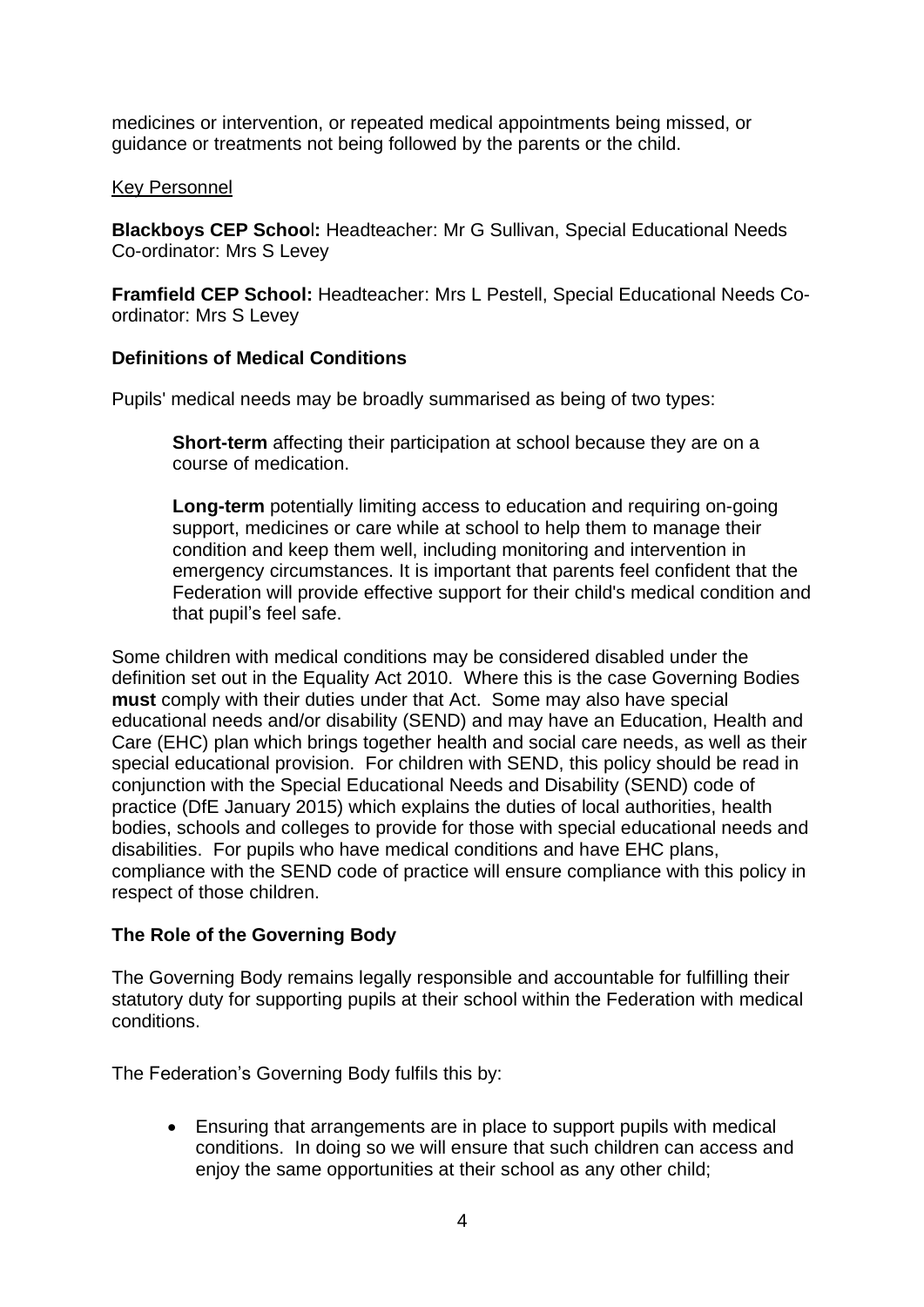- Taking into account that many medical conditions that require support at school will affect quality of life and may be life-threatening. Some will be more obvious than others and therefore the focus is on the needs of each individual child and how their medical condition impacts on their school life;
- Ensuring that the arrangements give parents and pupils confidence in the Federation's ability to provide effective support for medical conditions, should show an understanding of how medical conditions impact on a child's ability to learn, as well as increase their confidence and promote self-care. We will ensure that staff are properly trained to provide the support that pupils need;
- Ensuring that the arrangements put in place are sufficient to meet our statutory duties and ensure that policies, plans, procedures and systems are properly and effectively implemented;
- Developing a policy for supporting pupils with medical conditions that is reviewed regularly and accessible to parents and Federation members of staff (this policy);
- Ensuring that the policy includes details on how it will be implemented effectively, including a named person who has overall responsibility for policy implementation (see section below on policy implementation);
- Ensuring that the policy sets out the procedures to be followed whenever the Federation is notified that a pupil has a medical condition (see section below on procedure to be followed when notification is received that a pupil has a medical condition);
- Ensuring that the policy covers the role of individual healthcare plans, and who is responsible for their development, in supporting pupils at school with medical conditions and that they are reviewed at least annually or earlier if evidence is presented that the pupil's needs have changed (see section below on individual healthcare plans);
- Ensuring that the policy clearly identifies the roles and responsibilities of all those involved in arrangements for supporting pupils at school with medical conditions and how they will be supported, how their training needs will be assessed and how and by whom training will be commissioned and provided (see section below on staff training and support);
- Ensuring that the policy covers arrangements for children who are competent to manage their own health needs and medicines (see section below on the child's role in managing their own medical needs);
- Ensuring that the policy is clear about the procedures to be followed for managing medicines including the completion of written records (see section below on managing medicines on school premises);
- Ensuring that the policy sets out what should happen in an emergency situation (see section below on emergency procedures);
- Ensuring that the arrangements are clear and unambiguous about the need to actively support pupils with medical conditions to participate in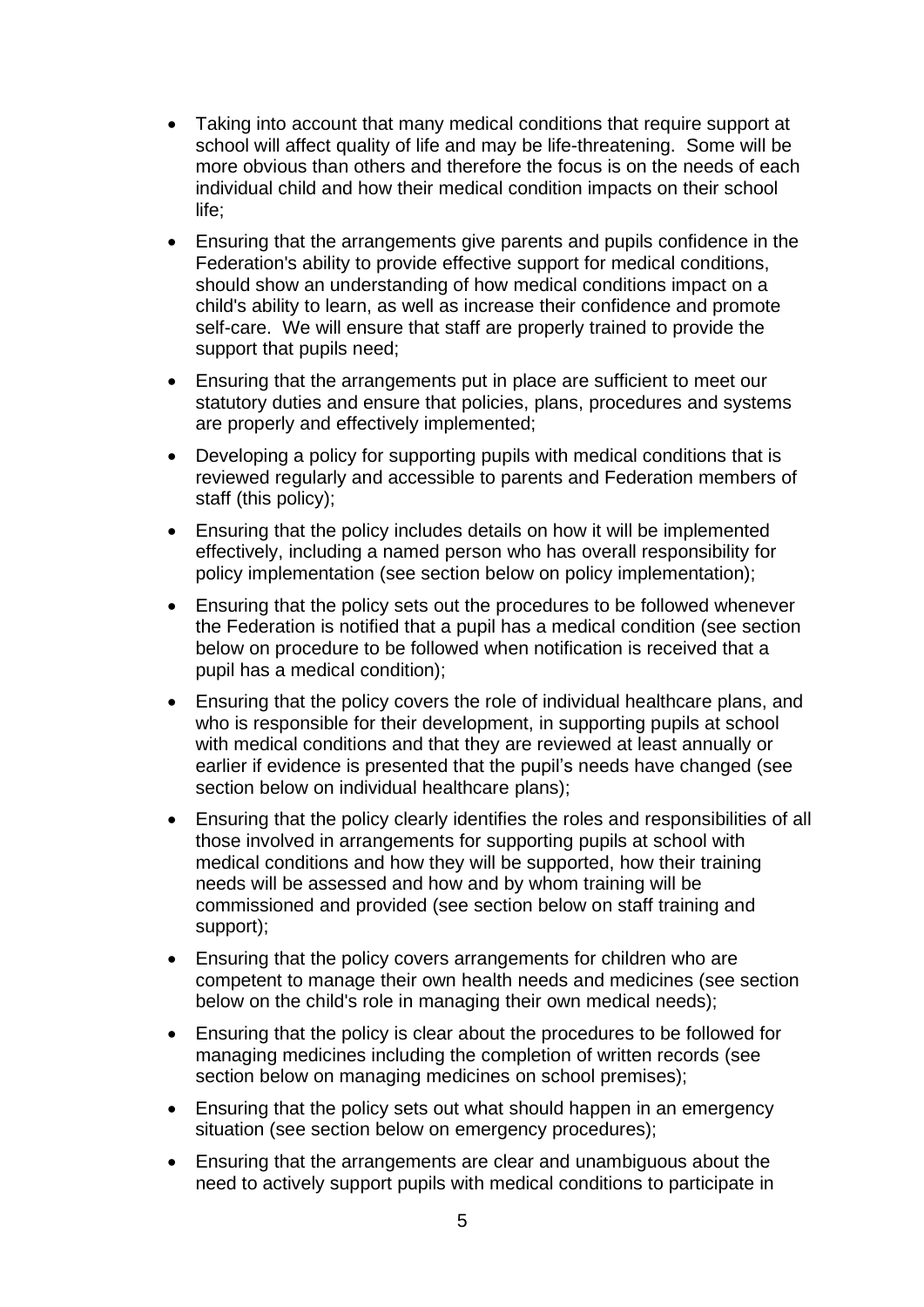school trips and visits, or in sporting activities, and not prevent them from doing so (see section on day trips, residential trips and sporting activities);

- Ensuring that the policy is explicit about what practice is not acceptable (see section on unacceptable practice);
- Ensuring that the correct level of insurance is in place and appropriate to the level of risk (see section on liability and indemnity);
- Ensuring that the policy sets out how complaints may be made and will be handled concerning the support of pupils with medical conditions (see section on complaints).

#### **Policy Implementation**

The statutory duty for making arrangements for supporting pupils at school with medical conditions rests with the Governing Body. The Governing Body has delegated the implementation of this policy to the post holders below. However, the Governing Body remains legally responsible and accountable for fulfilling its statutory duty.

The overall responsibility for the implementation of this policy is given to the Federation's Headteachers. They will also be responsible for ensuring that sufficient members of staff are suitably trained and will ensure cover arrangements in cases of staff absences or staff turnover to ensure that someone is always available and onsite with an appropriate level of training.

They will be responsible for briefing supply teachers, preparing risk assessments for offsite visits and other school activities outside of the normal timetable and for the monitoring of individual healthcare plans.

The Special Educational Needs Co-ordinator will be responsible in conjunction with parents/carers, for drawing up, implementing and keeping under review the individual healthcare plan for each pupil and making sure relevant members of staff are aware of these plans.

All members of staff are expected to show a commitment and awareness of children's medical conditions and the expectations of this policy. All new members of staff will be inducted into the arrangements and guidelines in this policy upon taking up their post.

#### **Procedure to be followed when notification is received that a pupil has a Medical Condition**

This covers notification prior to admission, procedures to cover transitional arrangements between schools or alternative providers, and the process to be followed upon reintegration after a period of absence or when pupils' needs change. For children being admitted to a school within the Federation for the first time with good notification given, the arrangements will be in place for the start of the relevant school term. In other cases, such as a new diagnosis or a child moving to a school within the Federation mid-term, we will make every effort to ensure that arrangements are put in place within two weeks.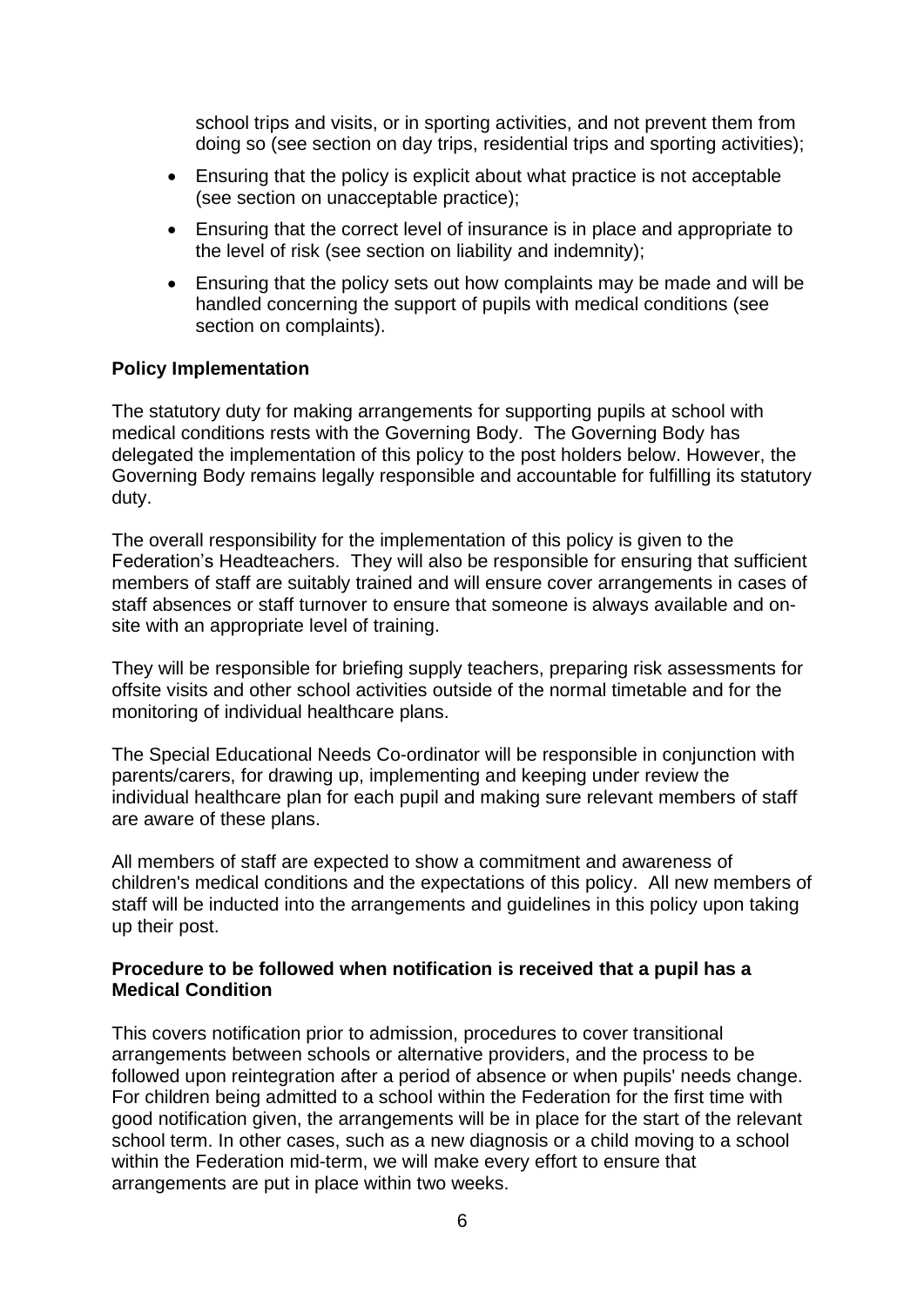In making the arrangements, we will take into account that many of the medical conditions that require support at school will affect quality of life and may be lifethreatening. We also acknowledge that some may be more obvious than others. We will therefore ensure that the focus is on the needs of each individual child and how their medical condition impacts on their school life. We aim to ensure that parents/carers and pupils can have confidence in our ability to provide effective support for medical conditions in their school, so the arrangements will show an understanding of how medical conditions impact on the child's ability to learn, as well as increase their confidence and promote self-care.

We will ensure that members of staff are properly trained and supervised to support pupils' medical conditions and will be clear and unambiguous about the need to actively support pupils with medical conditions to participate in offsite visits, or in sporting activities, and not prevent them from doing so. We will make arrangements for the inclusion of pupils in such activities with any adjustments as required unless evidence from a clinician such as a GP states that this is not possible. We will make sure that no child with a medical condition is denied admission or prevented from attending a school within the Federation because arrangements for supporting their medical condition have not been made. However, in line with our safeguarding duties, we will ensure that all pupils' health is not put at unnecessary risk from, for example, infectious disease. We will therefore not accept a child in school at times where it would be detrimental to the health of that child or others.

The Federation does not have to wait for a formal diagnosis before providing support to pupils. In cases where a pupil's medical condition is unclear, or where there is a difference of opinion, judgements will be needed about what support to provide based on available evidence. This would normally involve some form of medical evidence and consultation with parents/carers. Where evidence conflicts, some degree of challenge may be necessary to ensure that the right support can be put in place. These discussions will be led by, the Federation's Headteachers and then an individual healthcare plan will be written in conjunction with the parent/carers by the Special Educational Needs Co-ordinator and put in place. (Please also see 'Safeguarding children in whom illness is fabricated or induced' Department for Children's & Families 2008).

#### **Individual Healthcare Plans**

Individual healthcare plans will help to ensure that the Federation effectively supports pupils with medical conditions. They will provide clarity about what needs to be done, when and by whom. They will often be essential, such as in cases where conditions fluctuate or where there is a high risk that emergency intervention will be needed. They are likely to be required in the majority of other cases too, especially where medical conditions are long-term and/or complex. However, not all pupils will require one. The school within the Federation, healthcare professional and parent/carer should agree, based on evidence, when a healthcare plan would be inappropriate or disproportionate. If consensus cannot be reached the relevant Federation Headteacher is best placed to take a final view. Please see Appendix One - Support a child's needs and develop an Individual Healthcare Plan.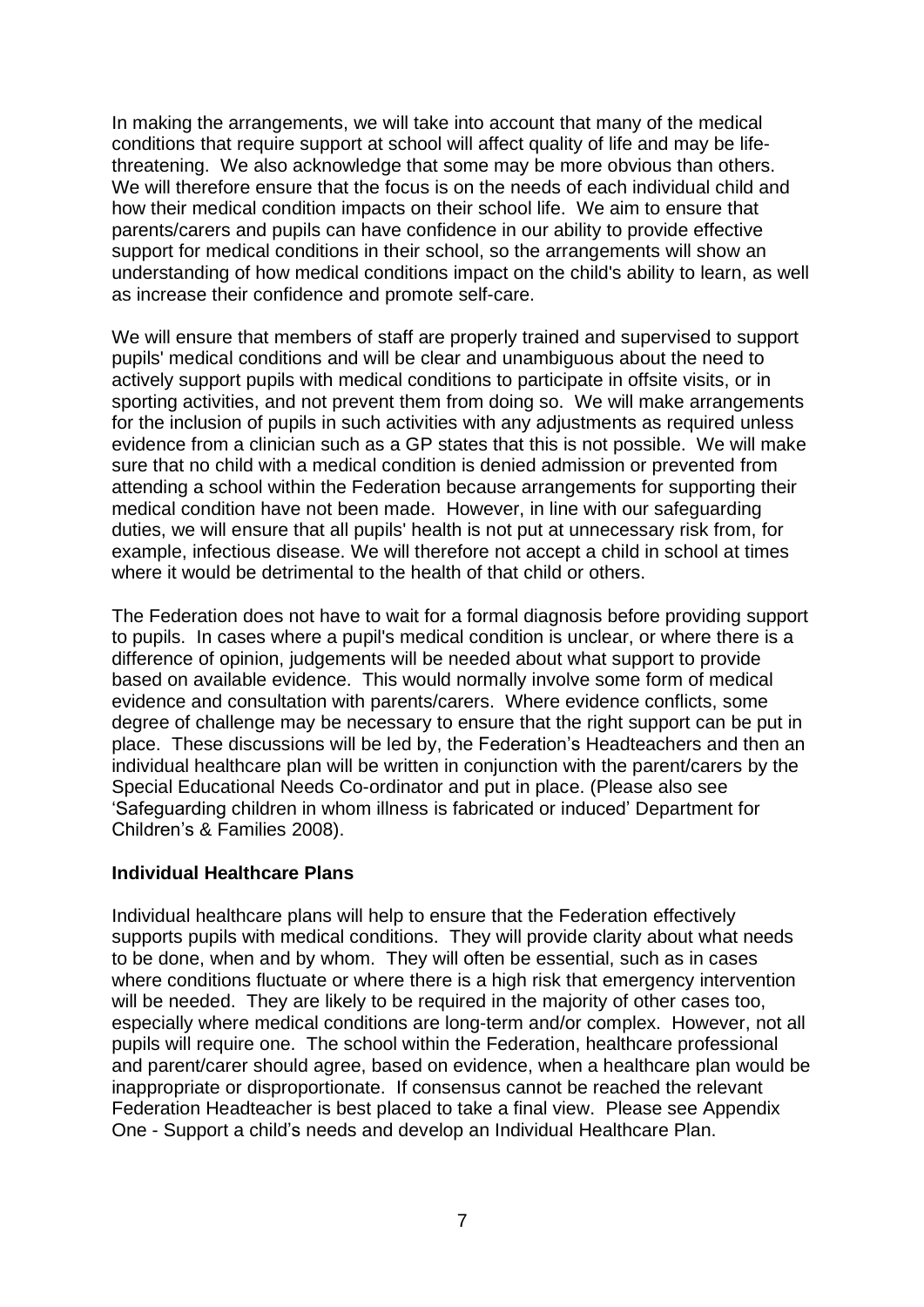Where a child may have been diagnosed with asthma, this may be supported by written asthma plans and regular training and support for members of staff. Children/young people with significant asthma should have an individual healthcare plan. (See guidance on Specific Medical Conditions on East Sussex County Council online webshop and Asthma UK website for model resources).

Individual healthcare plans will be easily accessible to all who need to refer to them, while preserving confidentiality. Plans will capture the key information and actions that are required to support the pupil effectively. The level of detail within the plan will depend on the complexity of the pupil's condition and the degree of support needed. This is important because different pupils with the same health condition may require very different support. Where a pupil has SEND but does not have an EHC plan, their special educational needs should be mentioned in their individual healthcare plan and Additional Needs Plan (ANP). (Where a child/young person has a long term or a complex medical condition, it is recommended that an Additional Needs Plan is initiated and included with the individual healthcare plan as long-term conditions can affect mental health and cognition).

Individual healthcare plans (and their review) should be drawn up in partnership between the school within the Federation, parents/carers and a relevant healthcare professional e.g. school, specialist or children's community nurse, who can best advise on the particular needs of the pupil. Pupils should also be involved whenever appropriate. The aim should be to capture the steps which the Federation school should take to help manage their condition and overcome any potential barriers to getting the most from their education. Partners should agree who will take the lead in writing the plan, but responsibility for ensuring it is finalised and implemented rests with the Federation school. Please see Appendix Two for a template letter inviting parents to contribute to individual healthcare plan development.

The Federation will ensure that individual healthcare plans are reviewed at least annually or earlier if evidence is presented that the pupil's needs have changed. They will be developed and reviewed with the pupil's best interests in mind and will ensure that the Federation assesses and manages risks to the pupil's education, health and social wellbeing, and minimises disruption. Where a pupil is returning to a school within the Federation following a period of hospital education or alternative provision, we will work with the local authority and education provider to ensure that the individual healthcare plan identifies the support the pupil will need to reintegrate effectively.

Where home to school transport is being provided by East Sussex County Council, we will support the development of any risk assessments and share the individual healthcare plan with the local authority and driver/escort. Where pupils have a life threatening condition or a medical need that requires an emergency response, individual healthcare plans should be carried on the vehicle detailing the procedure to be followed in the event of an emergency. In the event that home to school transport is not being provided by East Sussex County Council, the risk assessment and healthcare plan will be shared as appropriate.

Individual healthcare plans will suit the specific needs of each pupil, but will all include the following information: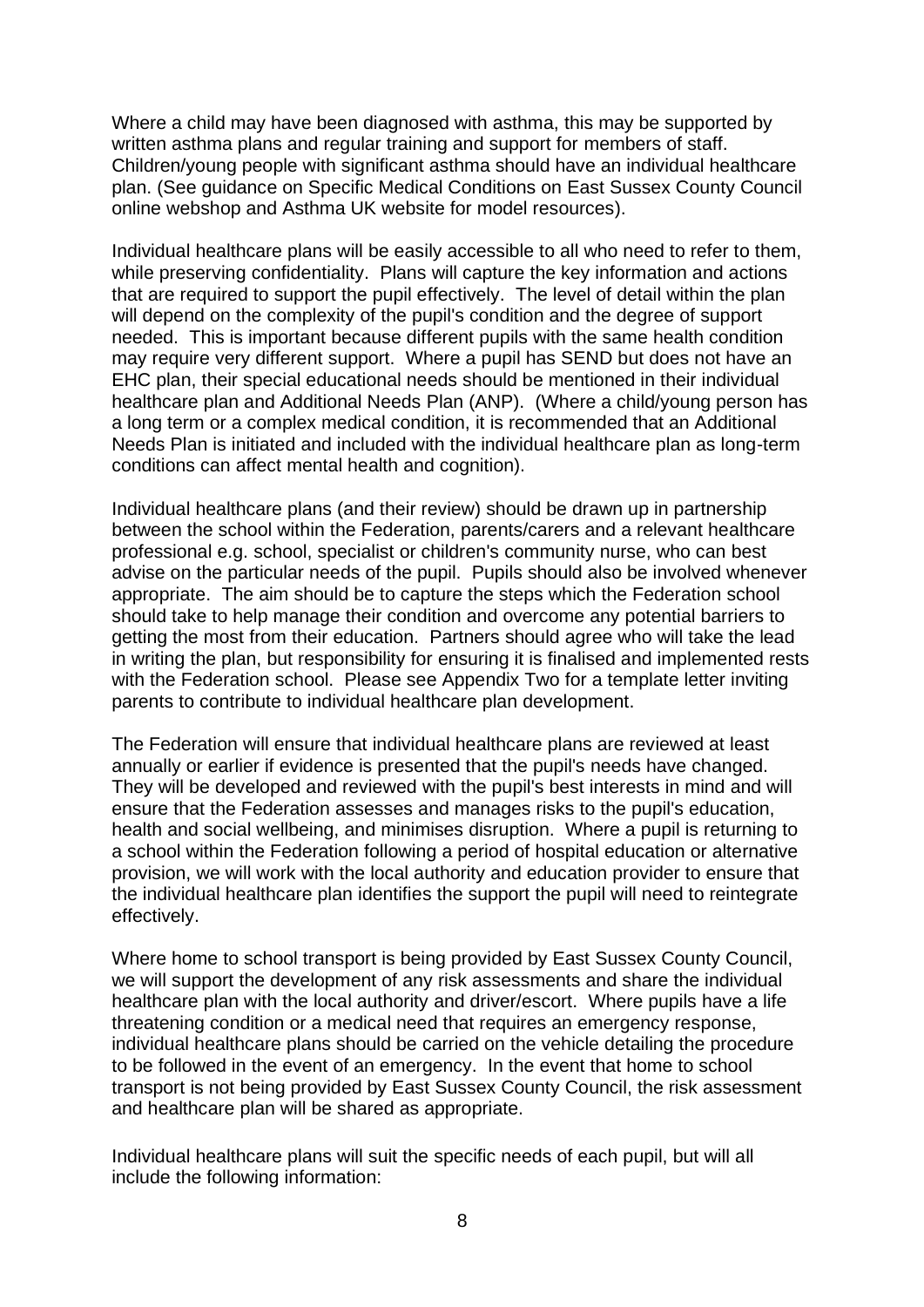- The medical condition, its triggers, signs, symptoms and treatments;
- The pupil's resulting needs, including medication (dose, side effects, storage and expiry) and other treatments, time, facilities, equipment, testing, access to food and drink where this is used to manage their condition, dietary requirements and environmental issues e.g. crowded corridors, travel time between lessons;
- Specific support for the pupil's educational, social and emotional needs for example, how absences will be managed, requirements for extra time to complete exams, use of rest periods or additional support in catching up with lessons, counselling sessions;
- The level of support needed (some pupils will be able to take responsibility for their own health needs) including in emergencies. As a Federation with primary aged pupils it would not be appropriate for pupils to be selfmanaging their medication, this would be clearly stated, and appropriate arrangements made;
- Who will provide this support, their training needs, expectations of their role and confirmation of proficiency to provide support for the pupil's medical condition from a healthcare professional; and cover arrangements for when they are unavailable;
- Who in the school within the Federation needs to be aware of the pupil's condition and the support required;
- Arrangements for written permission from parents/carers and the relevant Federation Headteacher, for medication to be administered by a member of staff during school hours;
- Separate arrangements or procedures required for offsite visits or other school activities outside of the normal school timetable that will ensure the pupil can participate e.g., risk assessment;
- Where confidentiality issues are raised by the parent/pupil, the designated individual is to be entrusted with information about the pupil's condition; and
- What constitutes an emergency for the individual child, procedures to be followed in an emergency, including whom to contact, and contingency arrangements. Some pupils may have an emergency healthcare plan prepared by their lead clinician that could be used to inform development of their individual healthcare plan.

#### **Roles and Responsibilities**

Please refer to the section on policy implementation for the functions that have been delegated to different, named post holders/members of staff at the Federation.

In addition the Federation can refer to the **School Health Team** using the online referral form which can be found at [https://www.kentcht.nhs.uk/service/school](https://www.kentcht.nhs.uk/service/school-health-service-east-sussex/)[health-service-east-sussex/](https://www.kentcht.nhs.uk/service/school-health-service-east-sussex/) for support with drawing up Individual Healthcare Plans, awareness training around common medical conditions, liaison with lead clinicians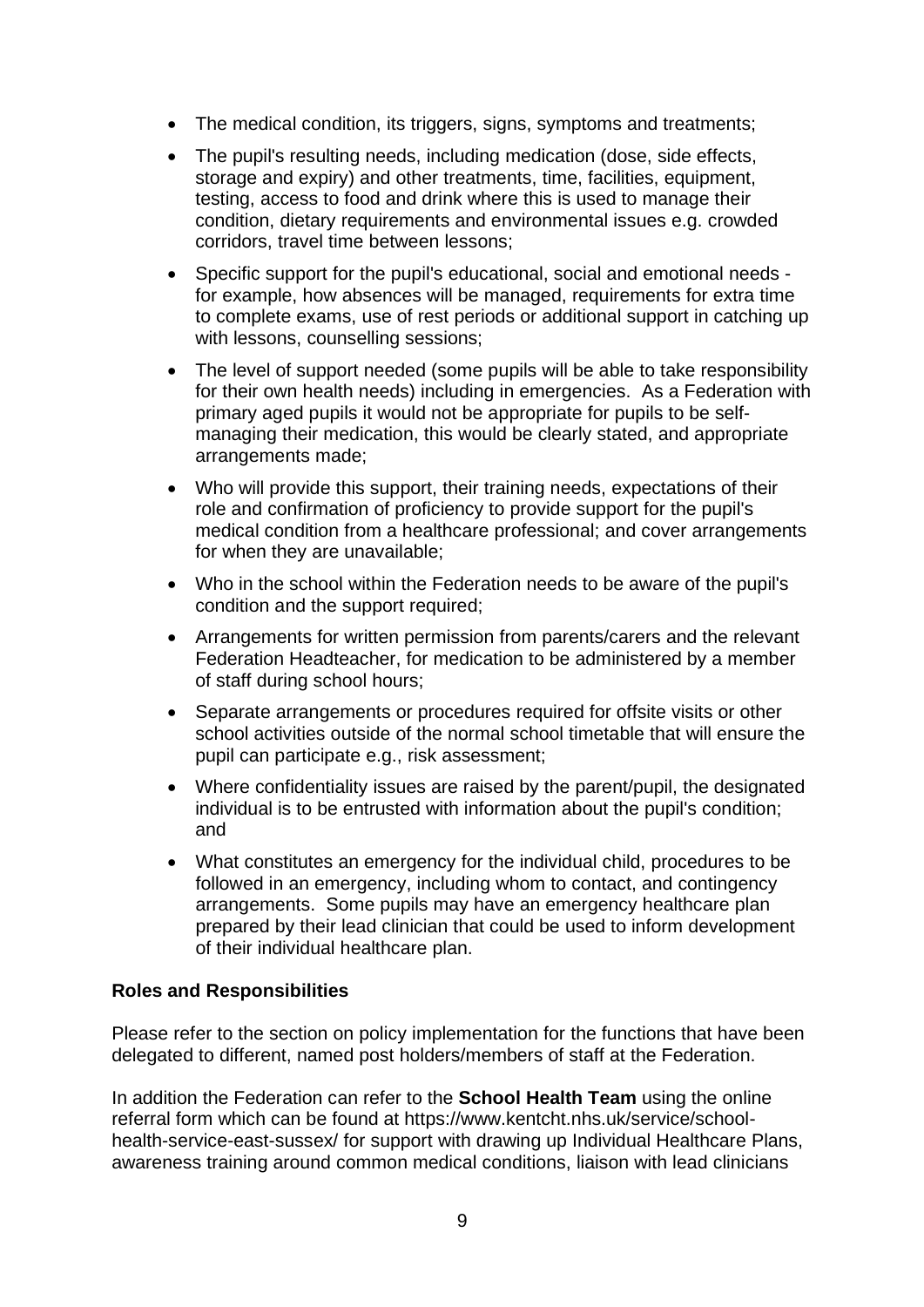including identifying specialist training and advice or support in relation to pupils with medical conditions.

Other **healthcare professionals, including GPs and paediatricians** should notify the School Health Team when a child has been identified as having a medical condition that will require support at school. Specialist local health teams may be able to provide support, and training to members of staff, for children with particular conditions (e.g. asthma, diabetes, epilepsy, anaphylaxis).

**Pupils** with medical conditions will often be best placed to provide information about how their condition affects them. They should be fully involved in discussions about their medical support needs and contribute as much as possible to the development of, and comply with, their Individual Healthcare Plan or Additional Needs Plan. The Federation school should complete a Pupil Voice tool to support the development of these plans.

**Parents/carers** should provide their school within the Federation with sufficient and up-to-date information about their child's medical needs. They may, in some cases be the first to notify their school that their child has a medical condition. Parents are key partners and should be involved in the development and review of their child's individual healthcare plan and may be involved in its drafting. They should carry out any action they have agreed to as part of its implementation, e.g. provide medicines and equipment and ensure they or another nominated adult are contactable at all times.

East Sussex County Council will work with the Federation to support pupils with medical conditions to attend full time. Where pupils would not receive a suitable education in a mainstream school because of their health needs, the Local Authority has a duty to make other arrangements. ISEND Teaching and Learning Provision is an East Sussex service which supports schools in the education of children and will provide teaching in a range of settings if a young person is unable to attend school for 15 days or more because of health needs (whether consecutive or cumulative across the year).

**Providers of health services** should co-operate with schools that are supporting children with medical conditions. They can provide valuable support, information, advice and guidance to schools, and their members of staff, to support children with medical conditions at school.

The **Ofsted** common inspection framework promotes greater consistency across inspection remits. Inspectors must consider how well a school meets the needs of the full range of pupils, including those with medical conditions. Key judgements will be informed by the progress and achievement of these children alongside those of pupils with special educational needs and disabilities, and also by pupils' spiritual, moral, social and cultural development. Schools are expected to have a policy dealing with medical needs and to be able to demonstrate that it is being implemented effectively.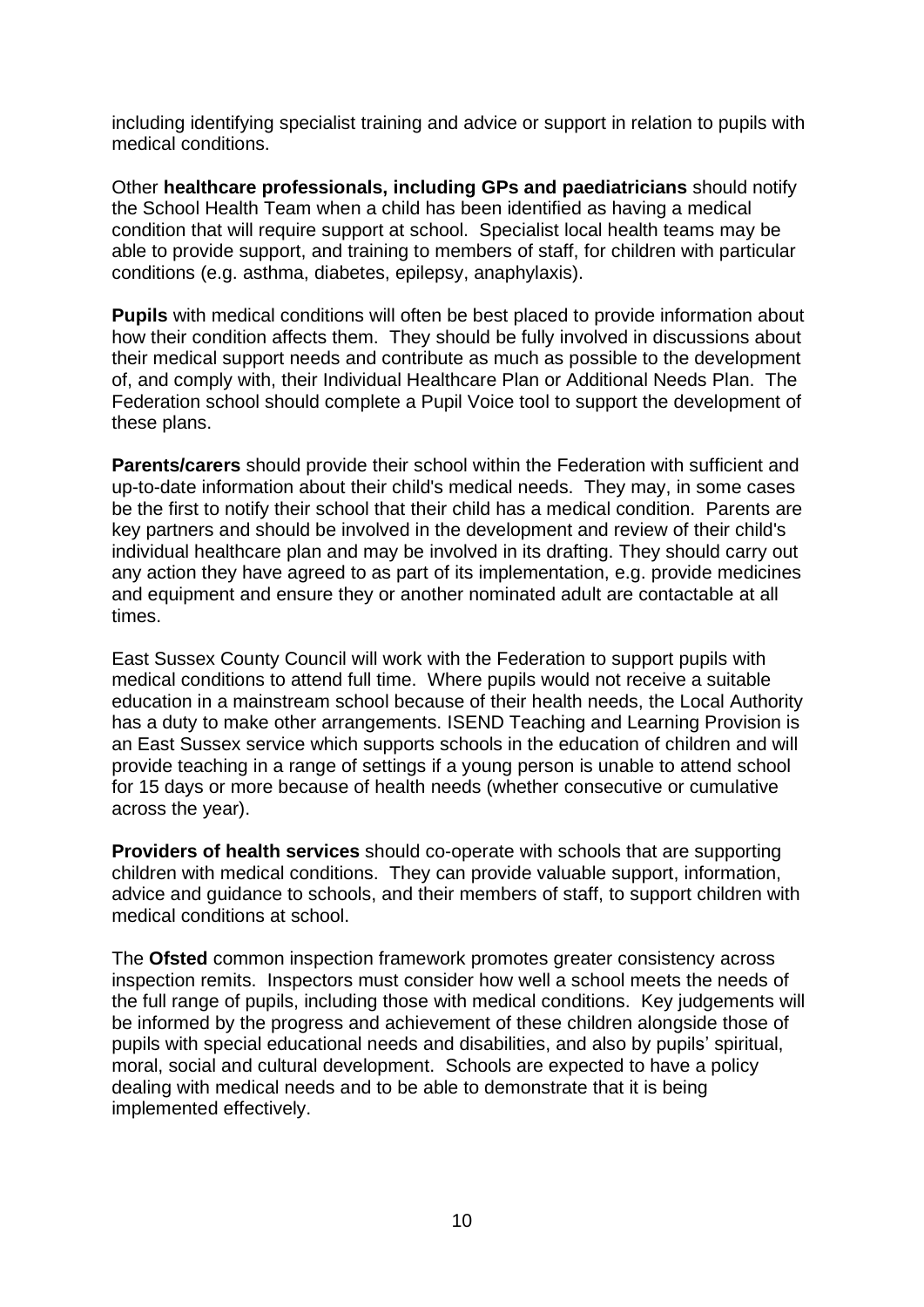## **Employee Training and Support**

Whole Federation awareness training will be arranged so that members of staff are aware of the Federation's policy for supporting pupils with medical conditions and their role in implementing this policy.

The following staff have received training for administering medicines:

Framfield Church of England Primary School: Sandra Duncan – HLTA and Hollie Fisk – Secretary

Blackboys Church of England Primary School Charlene Promfret – TA, Kaleigh Pavitt – TA and Graham Sullivan - Headteacher

The following staff have received specific/specialist training:

| Framfield Church of England Primary School |
|--------------------------------------------|
|--------------------------------------------|

| Course                             | <b>Member of Staff</b>        | Date of Course |
|------------------------------------|-------------------------------|----------------|
| First Aid at Work                  | Sandra Duncan - HLTA          | 12/02/2019     |
|                                    |                               |                |
| <b>Paediatric First Aid</b>        | Sandra Duncan - HLTA          | 12/03/2019     |
| <b>Paediatric First Aid</b>        | Debbie Coshall - TA           | 12/10/2019     |
| <b>Paediatric First Aid</b>        | Patricia Neale -              | 27/02/2019     |
|                                    | <b>Afterschool Supervisor</b> |                |
|                                    |                               |                |
| <b>Administration of Medicines</b> | Sandra Duncan - HLTA          | 10/12/2020     |
| <b>Administration of Medicines</b> | Hollie Fisk - Secretary       | 18/06/2021     |

## Blackboys Church of England Primary School

| Course                             | <b>Member of Staff</b>       | Date of Course |
|------------------------------------|------------------------------|----------------|
| First Aid at Work                  | <b>Charlene Pomfret - TA</b> | 03/10/2019     |
| <b>First Aid at Work</b>           | Kaleigh Pavitt - TA          | 16/09/2020     |
|                                    |                              |                |
| <b>Paediatric First Aid</b>        | <b>Charlene Pomfret -TA</b>  | 03/10/2019     |
| <b>Paediatric First Aid</b>        | Kaleigh Pavitt - TA          | 11/05/2021     |
|                                    |                              |                |
| <b>Administration of Medicines</b> | <b>Charlene Pomfret - TA</b> | 08/11/2019     |
| <b>Administration of Medicines</b> | Kaleigh Pavitt - TA          | 16/10/2020     |
| <b>Administration of Medicines</b> | Graham Sullivan-             | 20/11/2020     |
|                                    | Headteacher                  |                |

We will record employee training for administration of medicines and/or clinical procedures. Please see Appendix Three.

All members of staff who are required to provide support to pupils for medical conditions will be trained by healthcare professionals qualified to do so where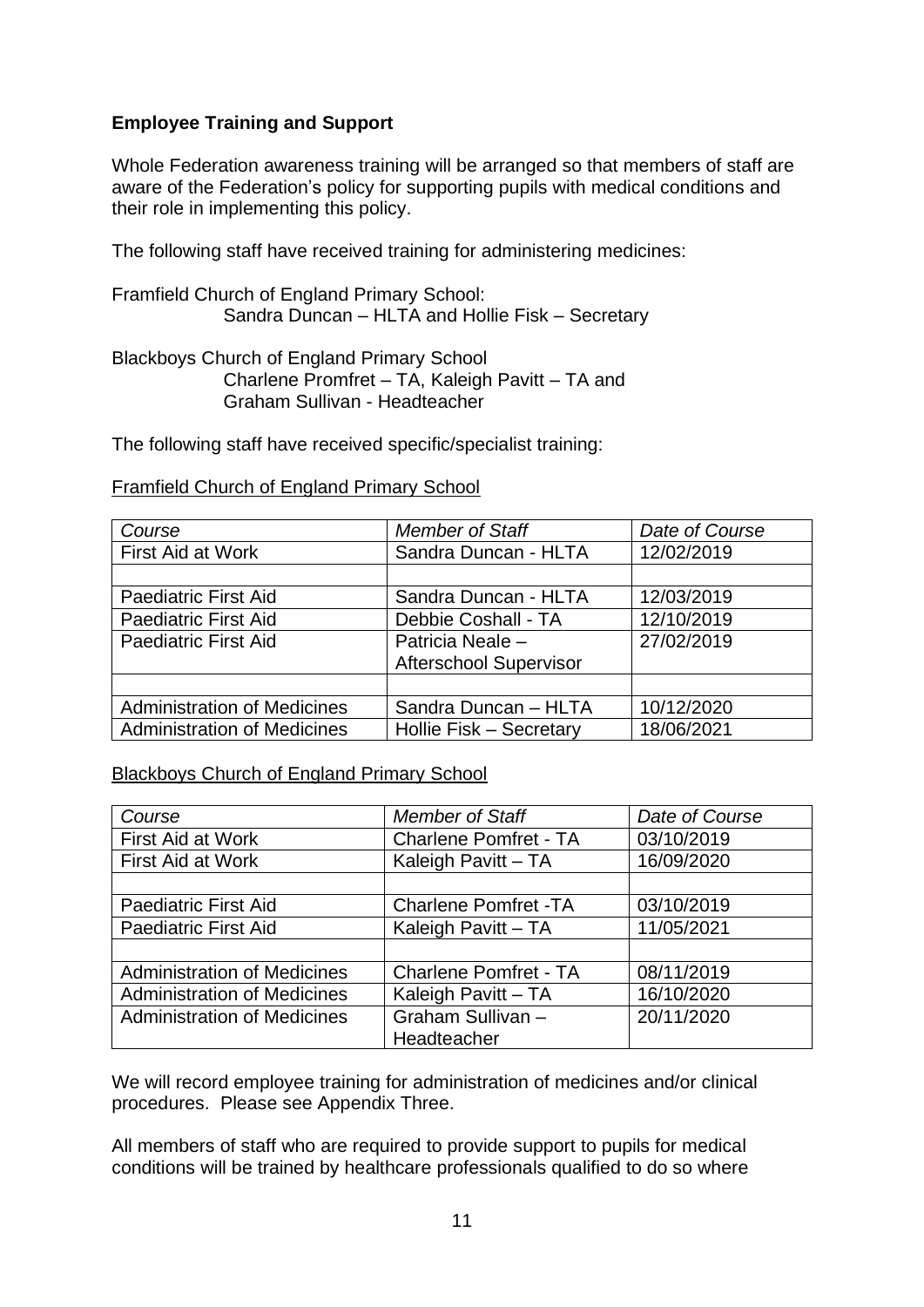required. The training need may be identified by the healthcare professional during the development or review of the individual healthcare plan or we may choose to arrange training ourselves and will ensure that it remains up-to-date.

Training should be sufficient to ensure that members of staff are competent and have confidence in their ability to support pupils with medical conditions, and to fulfil the requirements set out in the individual healthcare plans. They will need an understanding of the specific medical conditions they are being asked to deal with, their implications and preventative measures.

For the protection of both members of staff and pupils a second member of staff will be present while more intimate procedures are being followed.

Members of staff must not give prescription medicines or undertake healthcare procedures without appropriate training (updated to reflect any individual healthcare plans). A first aid certificate does not constitute appropriate training in supporting children with medical conditions. Healthcare professionals, including the school nurse, can provide confirmation of proficiency of members of staff in a medical procedure, or in providing medication.

All members of staff will receive induction training and regular whole Federation awareness training so that all members of staff are aware of the Federation's policy for supporting pupils with medical conditions and their role in implementing the policy. The Federation's Headteachers, will seek advice from relevant healthcare professions about training needs, including preventative and emergency measures so that members of staff can recognise and act quickly when a problem occurs.

The family of a pupil will often be essential in providing relevant information to the Federation about how their child's needs can be met, and parents will be asked for their views. They should provide specific advice but should not be the sole trainer.

#### **The child's role in managing their own medical needs**

The Federation would discuss with parents/carers pupil's management of their medication and procedures as necessary as a Federation with primary aged pupils it would not be appropriate for pupils to be self-managing their medication, this would be clearly stated, and appropriate arrangements made. This will be reflected in the individual healthcare plan.

As a Federation with primary aged pupils, medicines and relevant devices will be stored to enable pupil's access to their medication for self-medication quickly and easily; these will be stored as below to ensure that the safeguarding of other children is not compromised:

Framfield Church of England Primary School – in the small kitchen. Medicines which require refrigeration will be stored in the fridge in the small kitchen in a locked tin. The key for this is located at height in the small kitchen.

Blackboys Church of England Primary School – in the small kitchen, located in the School Hall. Medicines which require refrigeration will be stored in the fridge in a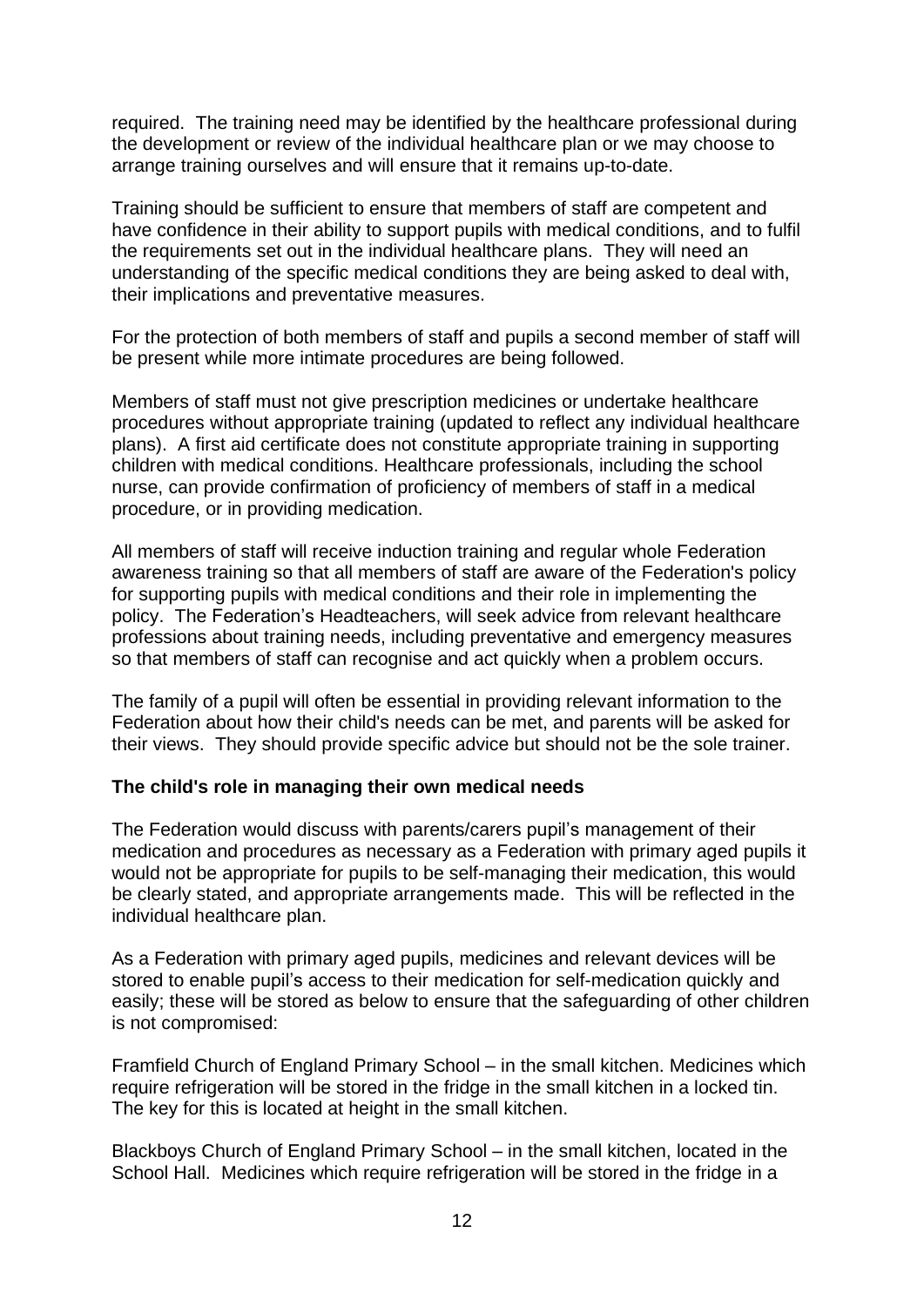locked safe. The key for this is kept in the locked Medicine Cabinet within the First Aid room (located at height and fixed to the wall). All other 'dry' medicines are kept in the First Aid Cabinet located at height in the First Aid Room.

The Federation also recognises that pupils who take their medicines themselves and/or manage procedures may require an appropriate level of supervision. If it is not appropriate for a pupil to self-manage, then relevant members of staff will help to administer medicines and manage procedures for them.

If a pupil refuses to take medicine or carry out a necessary procedure, members of staff should not force them to do so, but follow the procedure agreed in the individual healthcare plan and inform the Federation School's Designated Safeguarding Lead. Parents/carers will also be informed so that alternative options can be considered.

#### **Managing Medicines on Federation Premises and Record Keeping**

Within the Federation the following procedures are to be followed:

- Medicines should only be administered at school when it would be detrimental to a child's health or school attendance not to do so;
- No child under 16 should be given prescription or non-prescription medicines without their parent's/carer's written consent. Please see Appendix Four for Parental Consent Form - except in exceptional circumstances where the medicine has been prescribed to the child without the knowledge of the parents. In such cases, every effort should be made to encourage the child or young person to involve their parents while respecting their right to confidentiality;
	- o Framfield Church of England Primary School will not administer non-prescription medicines (including herbal medicines) except in exceptional circumstances and where agreed by the Headteacher. If possible, parents/carers will be asked to administer nonprescribed medicines as required during the school day i.e. lunch time.
	- o Blackboys Church of England Primary School will not administer non-prescription medicines (including herbal medicines). In exceptional circumstances only parents/carers will be able to administer non-prescribed medicines with the authorisation of the Headteacher as required during the school day i.e. lunch time.
- In addition to above the Federation's policy on non-prescription medicines is:
	- o selective administration of non-prescription medicines, e.g. to children with medical conditions that, if not managed would limit their access to education, where a child's condition can be managed with an 'over the counter' medicine or those children where the school would be considered in breach of disability legislation.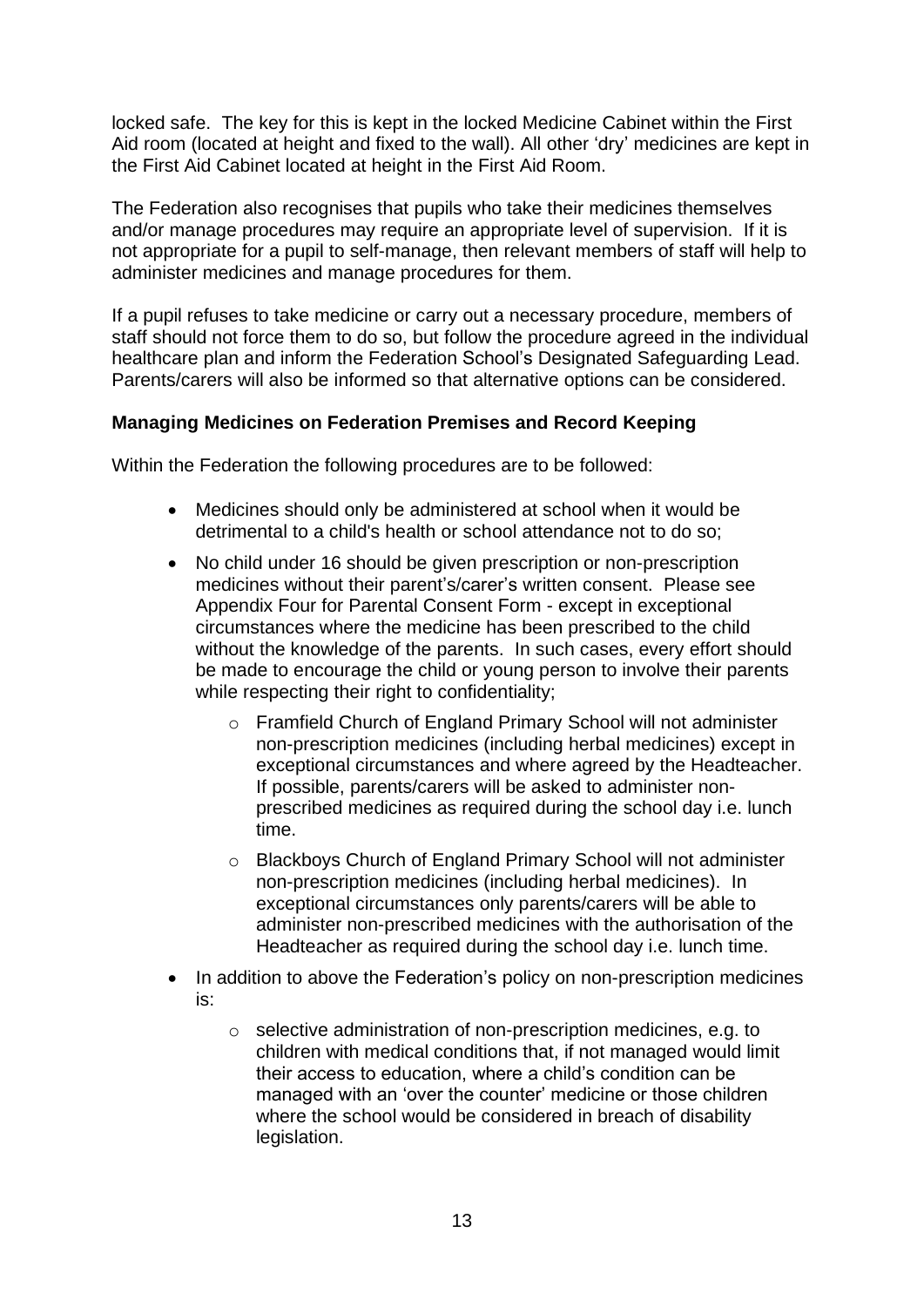- Where clinically possible, medicines should be prescribed in dose frequencies which enable them to be taken outside school hours; (i.e. 3 x a day)
- The Federation will only accept prescribed medicines, with written permission from parent/carer that are in-date, within use-by date, labelled, provided in the original container (as dispensed by a pharmacist – bottles should have a childproof cap) and include instructions for administration, dosage and storage. The exception to this is insulin which must be indate, but will generally be available to schools inside an insulin pen or a pump, rather than its original container;
- It is recommended that a primary school pupil should never carry medicine to and from school.
- The Federation will contact parents/carers of any pupil that is found to be in possession of medication. These medicines will be stored correctly, and parents/carers will be asked to collect them at the end of the school day from authorised personnel at their School Office.
- The adult in charge of the pupil should hand medicines to the following members of staff at Federation Schools, as soon as the pupil arrives:

Framfield Church of England Primary School:

Hollie Fisk, Secretary, Emma Doherty, Secretary, Heather Camsell, Bursar

All medicines will be stored safely in the small kitchen*.* All non-emergency and 'dry' medication will be kept in a locked cupboard used only for that purpose. Some medicines need to be refrigerated. These may only be kept in a refrigerator containing food if they are in an airtight container and clearly labelled. There will be restricted access to a refrigerator holding medicines.

Blackboys Church of England Primary School:

Lucy Sheffield, Administration Co-ordinator, Emma Doherty, Secretary, Charlene Pomfret, Teaching Assistant (TA), Kayleigh Pavitt, Teaching Assistant (TA), Graham Sullivan, Headteacher.

All medicines which require refrigeration will be stored safely in the small kitchen located in the School Hall*.* All non-emergency and 'dry' medication will be kept in a locked cupboard used only for that purpose. Some medicines need to be refrigerated. These may only be kept in a refrigerator containing food if they are in an airtight container and clearly labelled. There should be restricted access to a refrigerator holding medicines.

• Pupils will know where their medicines are at all times and be able to access them immediately with a member of staff. Where relevant, they will know who holds the key to the storage facility:

Framfield Church of England Primary School – Sandra Duncan, HLTA, (Hollie Fisk, Secretary, Emma Doherty, Secretary, for returning medicines to parents/carers at the end of the school day).

Blackboys Church of England Primary School – Charlene Pomfret, TA or Kayleigh Pavitt, TA.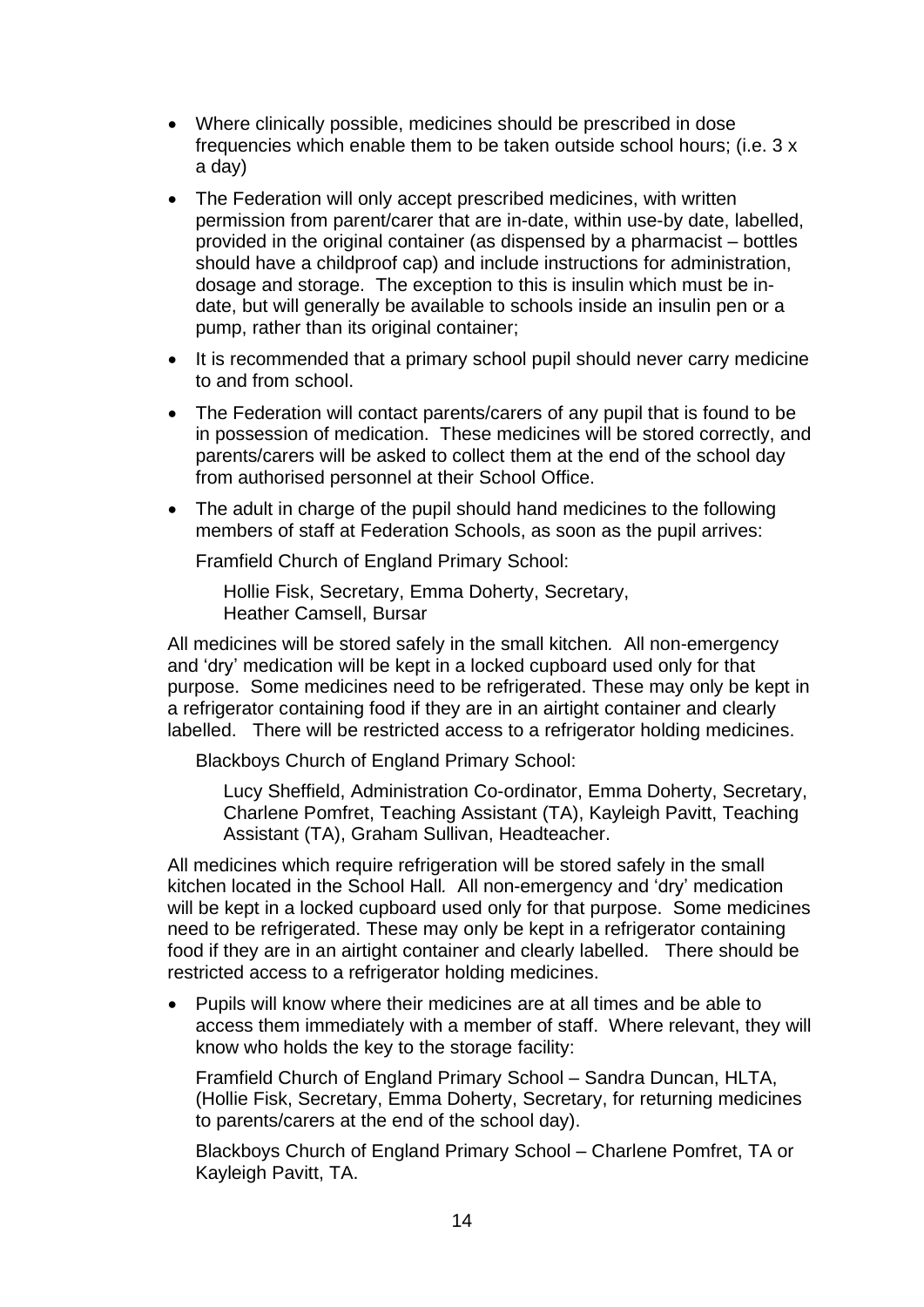- Medicines and devices such as asthma inhalers, blood glucose testing meters and adrenaline auto-injectors should always be readily available and not locked away. Arrangement are in the First Aid Room at Blackboys Church of England Primary School and asthma inhalers are stored in relevant child's classroom and auto-injectors are stored in the high cupboard (which is unlocked for easy access) within the small kitchen at Framfield Church of England Primary School. Pupils requiring such devices are identified and a 'register' of affected pupils is kept up to date. Asthma inhalers should be marked with the pupil's name.
- A pupil who had been prescribed a controlled drug may legally have it in their possession if they are competent to do so but passing it to another pupil for use is an offence. Monitoring arrangements may be necessary. As a Federation with primary aged pupils it is more appropriate that we will keep all controlled drugs that have been prescribed for a pupil securely stored in a non-portable container and only named members of staff will have access. The name of the person(s) responsible for the cabinet or administering medication should be stated on the cabinet. Controlled drugs should be easily accessible in an emergency. In cases of emergency the key must be readily available to all members of staff to ensure access. A record should be kept of any doses used and the amount of the controlled drug held in a school within the Federation.
- Members of staff administering medicines should do so in accordance with the prescriber's instructions. The Federation will keep a record of all medicines administered to individual pupils, please see Appendix Five, stating what, how and how much was administered, when and by whom. Any side effects of the medication to be administered at school should be noted. Written records are kept of all medicines administered to pupils. These records offer protection to members of staff and pupils and provide evidence that agreed procedures have been followed.
- Only one member of staff **at any one time** should administer medicines (to avoid the risk of double dosing). Arrangements should be made to relieve this member of staff from other duties while preparing or administering doses (to avoid the risk of interruption before the procedure is completed). The dose is witnessed by a second member of staff to ensure correct administering. If more than one person administers medicines a system will be arranged to avoid the risk of double dosing, e.g. a rota, routine consultation of the individual pupil's medicine record before any dose is given, etc.
- Medicines will only be handed over to the adult in charge of the pupil at the end of the school day. They must be signed out. Please See Appendix Six for Medication In/Out Log.
- When no longer required, medicines should be returned to the parent/carer to arrange safe disposal. Sharps boxes should always be used for the disposal of needles and other sharps.
- The Governing Body are considering whether to hold asthma inhalers on site for emergency use.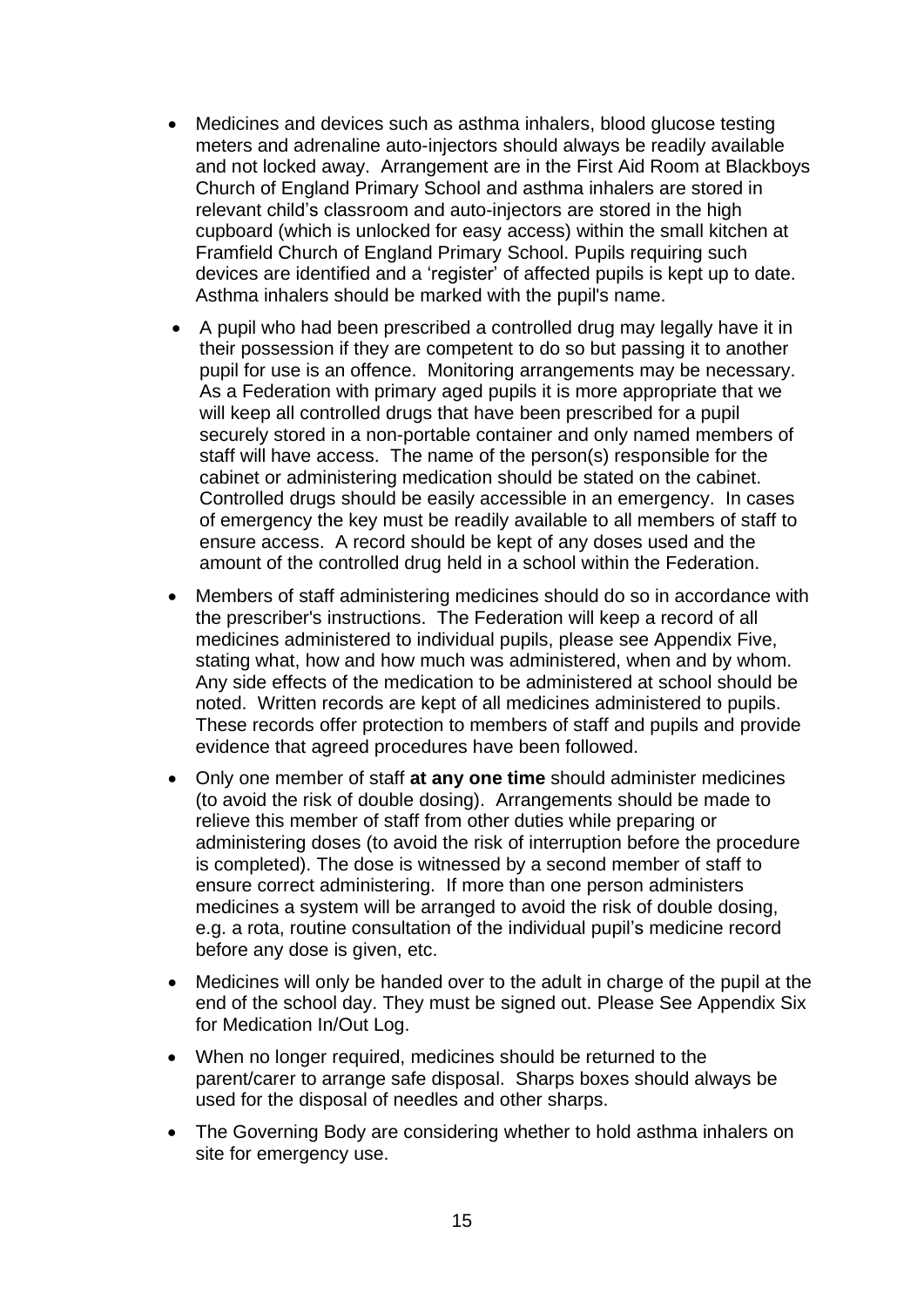- The Governing Body are considering whether to hold adrenaline autoinjectors on site for emergency use.
- Procedures are in place to ensure that medication expiry dates are checked, and that replacement medication is obtained.

#### **Medication Errors**

A medication error is when the administration deviates from the instructions of the medical professional and parent. Medication errors typically occur when schools have more than one pupil with the same name. Some examples of medication errors include administration of:

- a medication to the wrong pupil
- the wrong medication to a pupil
- the wrong dosage of medication to a pupil
- the medication via the wrong route
- the medication at the wrong time.

Each medication error must be reported to the Federation Headteacher, Designated Safeguarding Lead and the parents/carers. The incident will also be reported via the East Sussex County Council online incident reporting system. Procedures are in place to minimise the risk of medication errors.

#### **Emergency Procedures**

The Federation's Headteachers will ensure that arrangements are in place for dealing with emergencies for all school activities wherever they take place, including school trips within and outside the UK, as part of the general risk management process.

Where a pupil has an individual healthcare plan, this will clearly define what constitutes an emergency and explain what to do, including ensuring that all relevant members of staff are aware of emergency symptoms and procedures. Other pupils in the school within the Federation should know what to do in general terms, such as informing a teacher immediately if they think help is needed.

If a pupil needs to be taken to hospital, members of staff will stay with them until the parent arrives, or accompany a child taken to hospital by ambulance. The Federation is aware of the local emergency services cover arrangements and that the correct information is provided for navigation systems.

## **Offsite Visits and Sporting Activities**

The Federation will actively support pupils with medical conditions to participate in offsite visits and sporting activities by being flexible and making reasonable adjustments unless there is evidence from a clinician such as a GP that this is not possible.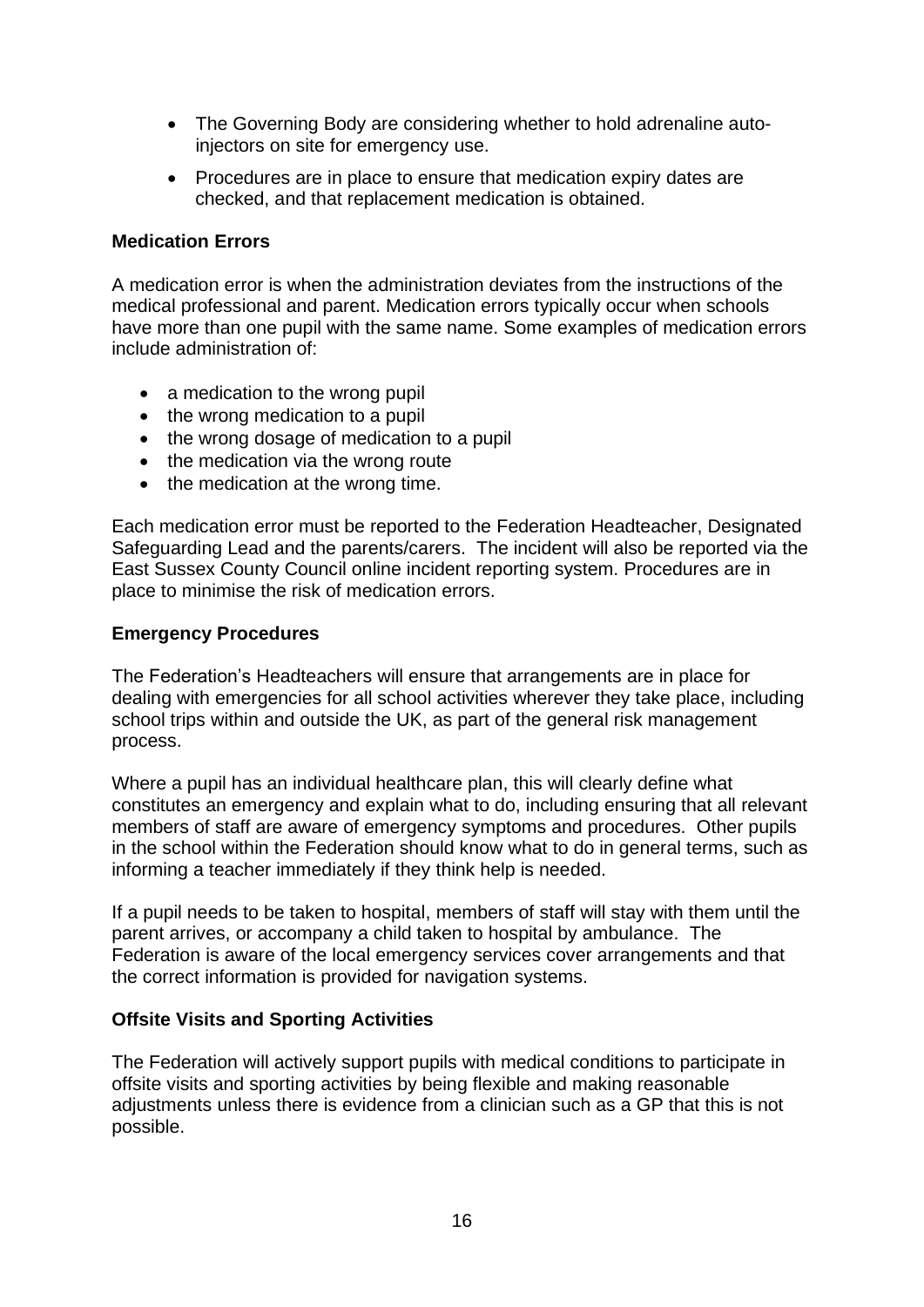The Federation will always conduct a risk assessment so that planning arrangements take account of any steps needed to ensure that pupils with medical conditions can be included safely. The individual healthcare plan will be updated with specific information required for the visit/activity and a copy will be taken on the visit. All members of staff supervising offsite visits will be made aware of any medical needs and relevant emergency procedures. This will involve consultation with parents\carers and relevant healthcare professions and will be informed by the Federation's Educational Visits and Offsite Activities Policy.

Members of staff with the role of administering medicines must have relevant and current training to do so. A first aid qualification does not cover the skills and knowledge required for the administration of medicines.

Specific procedures on the transporting, storing, etc of medication whilst on an offsite visit is detailed within the Federation's Educational Visits and Offsite Activities Policy.

#### **Hygiene/Infection Control**

All members of staff should be familiar with normal precautions for avoiding infection and must follow basic hygiene procedures. Members of staff will have access to protective disposable vinyl gloves and take care when dealing with spillages of blood or other body fluids and disposing of dressings or equipment. Further information is contained in the First Aid Policy and the Guidance for Schools on First Aid.

#### **Equipment**

Some pupils will require specialist equipment to support them whilst attending school. Members of staff will check the equipment, in line with any training given, and report concerns to the relevant Federation Headteacher.

The maintenance contract/safety checks for all equipment and the procedure to be followed in the event of equipment failure will be detailed within the individual healthcare plan.

Members of staff must be made aware of the use, storage and maintenance of any equipment.

The Governing Body is considering whether to invest in a defibrillator and associated staff training. A defibrillator is accessible on the outside wall of the Memorial Hall, The Street, Framfield which is located next to Framfield Church of England Primary School, with respect to Blackboys Church of England Primary School the Governors are considering purchasing a defibrillator unit.

#### **Unacceptable Practice**

Although members of staff within the Federation should use their discretion and judge each case on its merits with reference to the pupil's individual healthcare plan, it is unacceptable practice to: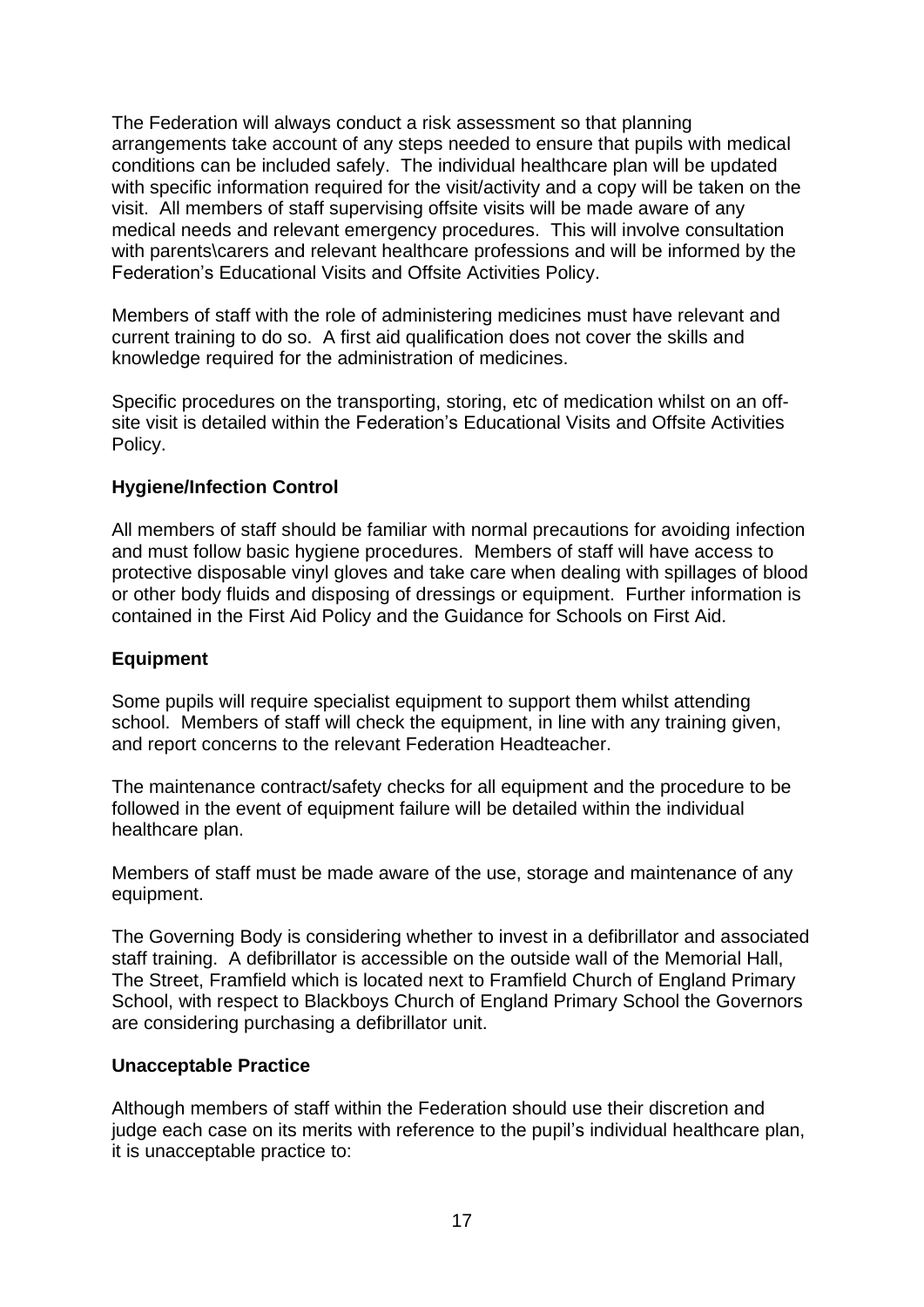- Prevent pupils from easily accessing their inhalers and medication and administering their medication when and where necessary;
- Assume that every pupil with the same condition requires the same treatment;
- Ignore the views of the pupil or their parents\carers; or ignore medical evidence or opinion (although this may be challenged);
- Send pupils with medical conditions home frequently or prevent them from staying for normal school activities, including lunch, unless this is specified in their individual healthcare plans;
- Send a pupil who becomes ill to the school office or medical room unaccompanied, or with someone unsuitable, e.g. another pupil, parent helper;
- Penalise pupils for their attendance record if their absences are related to their medical condition, e.g. hospital appointments;
- Prevent pupils from drinking, eating or taking toilet breaks whenever they need to in order to manage their medical condition effectively;
- Require parents\carers, or otherwise make them feel obliged, to attend school to administer medication or provide medical support to their child, including with toileting issues. No parents should have to give up working because the school is failing to support their child's medical needs; or
- Prevent pupils from participating or creating unnecessary barriers to pupils participating in any aspect of school life, including school trips, e.g. by requiring parents to accompany the child.

## **Liability and Indemnity**

Individual cover may need to be arranged for any healthcare procedures, in particular those which would be considered invasive or normally undertaken by a medical professional. If in any doubt, please contact the Insurance Team who will check with external insurers. Any requirements of the insurance, such as the need for staff to be trained, should be made clear in the Health Care Plan and complied with. In the event of a claim alleging negligence by a member of staff, civil actions are likely to be brought against the employer rather than the employee.

Members of staff who assist with administering medication to a child in accordance with the procedures detailed within this policy are explicitly reassured that they will be acting within the scope of their employment and that they will be indemnified. Indemnity requires that these procedures are followed as described here. The indemnity though will not be given in cases of fraud, dishonesty, or criminal offence. In the most unlikely event of any civil action for damages being taken against a member of staff, the Federation will accept responsibility in accordance with the indemnity. Any member of staff will be fully supported throughout the process should an allegation be made.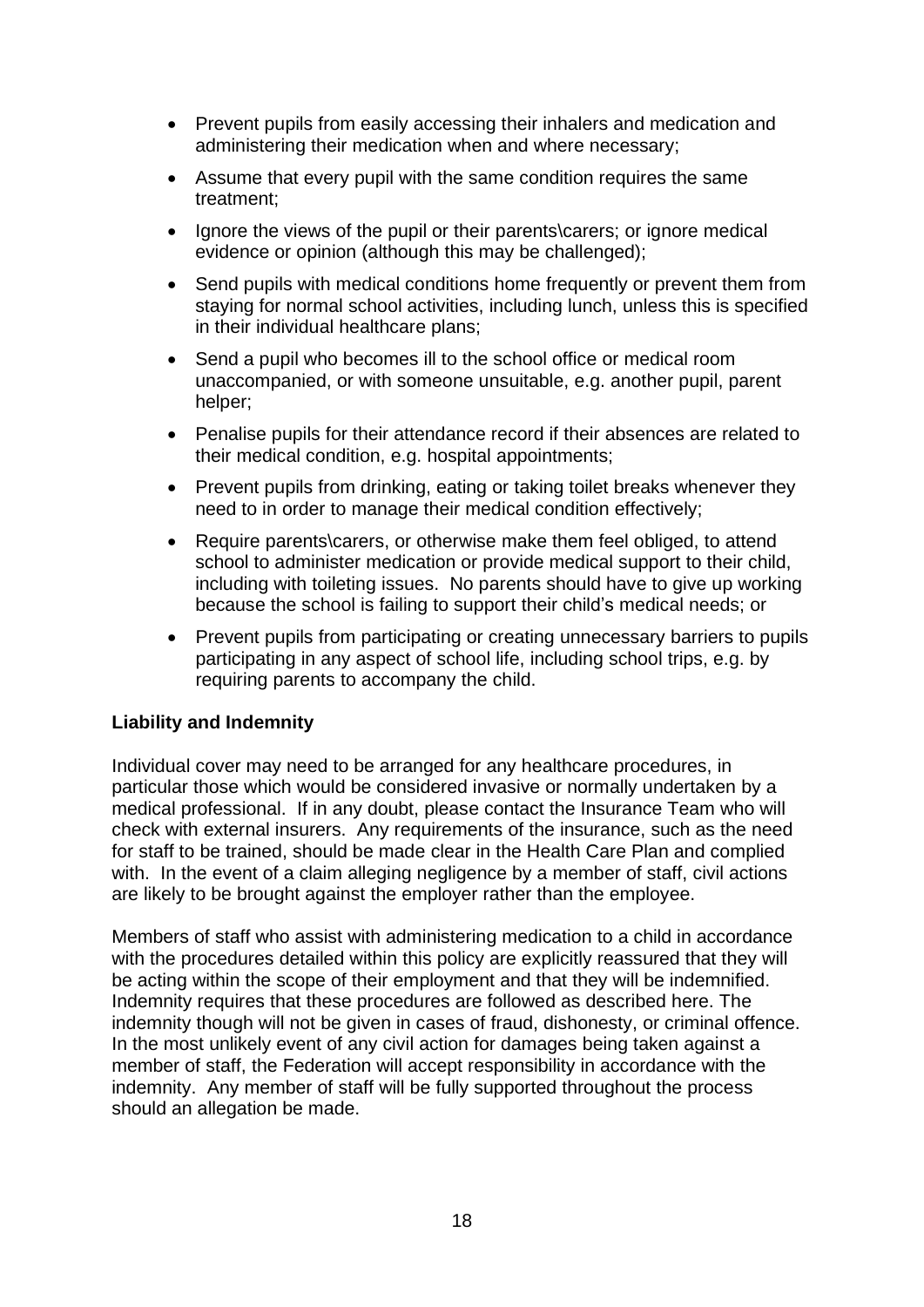## **Complaints**

Should parents/carers be dissatisfied with the support provided they must discuss their concerns directly with their school within the Federation. This will be with the child's Classroom Teacher in the first instance, with whom any issues should be addressed. If this does not resolve the problem or allay the concern, the problem should be brought to the relevant Headteacher. In the unlikely event of this not resolving the issue, the parent\carer must make a formal complaint using the Federation's Complaints Policy and Procedure.

#### **Review**

This Policy will be reviewed as it is deemed appropriate, but no less frequently than annually. The Policy review will be undertaken by the Federation's Headteachers and the Governing Body's Policies Working Party.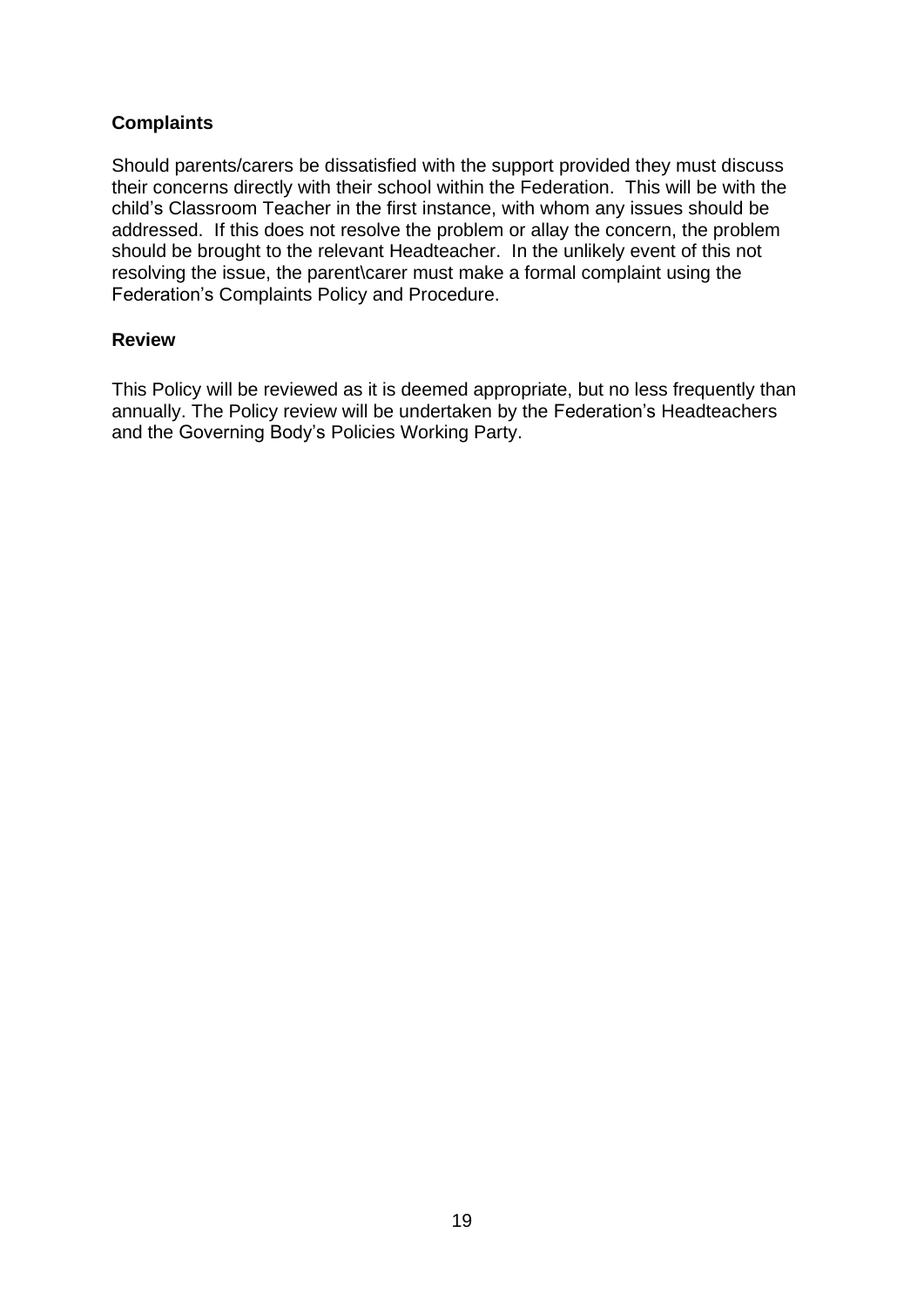# **Appendix One – Individual Healthcare Plan**

| Name of school/setting         |  |
|--------------------------------|--|
| Child's name                   |  |
| Group/class/form               |  |
| Date of birth                  |  |
| Child's address                |  |
| Medical diagnosis or condition |  |
| Date                           |  |
| Review date                    |  |
|                                |  |

#### **Family Contact Information**

| Name                  |  |
|-----------------------|--|
| Relationship to child |  |
| Phone no. (work)      |  |
| (home)                |  |
| (mobile)              |  |
| Name                  |  |
| Relationship to child |  |
| Phone no. (work)      |  |
| (home)                |  |
| (mobile)              |  |

| <b>Clinic/Hospital Contact</b> |  |
|--------------------------------|--|
|--------------------------------|--|

| Name      |  |
|-----------|--|
| Phone no. |  |

#### **G.P.**

Name Phone no.

Who is responsible for providing support in school?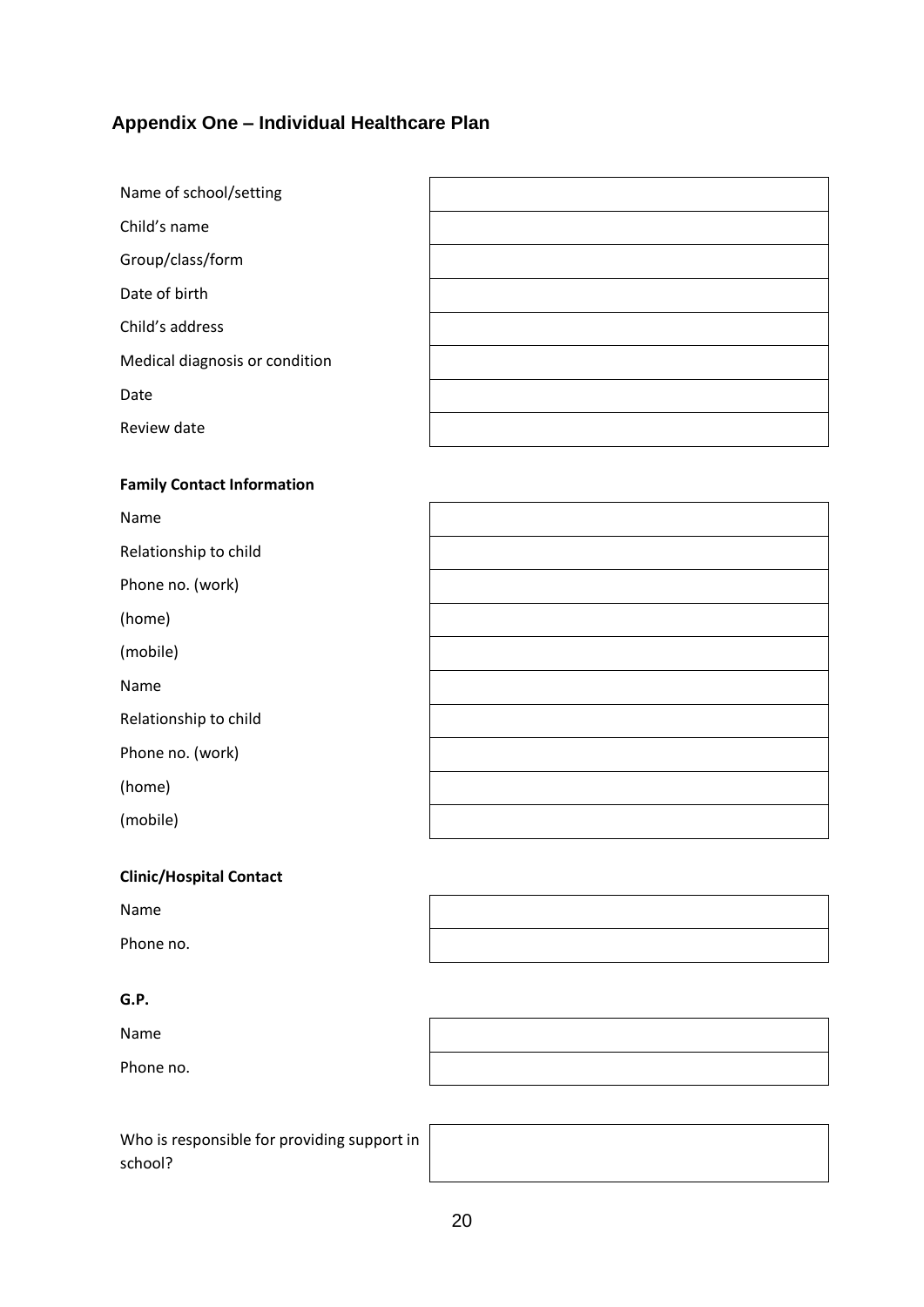Who in the school needs to be aware of the child's condition and the support required?

Describe medical needs and give details of child's symptoms, triggers, signs, treatments, facilities, equipment or devices, environmental issues etc.

Name of medication, dose, method of administration, when to be taken, side effects, contraindications, administered by/self-administered with/without supervision

Describe action to take in the event of the child/young person refusing their medication

Daily care requirements

Specific support for the pupil's educational, social and emotional needs

Procedures to be followed when transporting the child/young person (e.g. home to school/setting transport, off-site visits)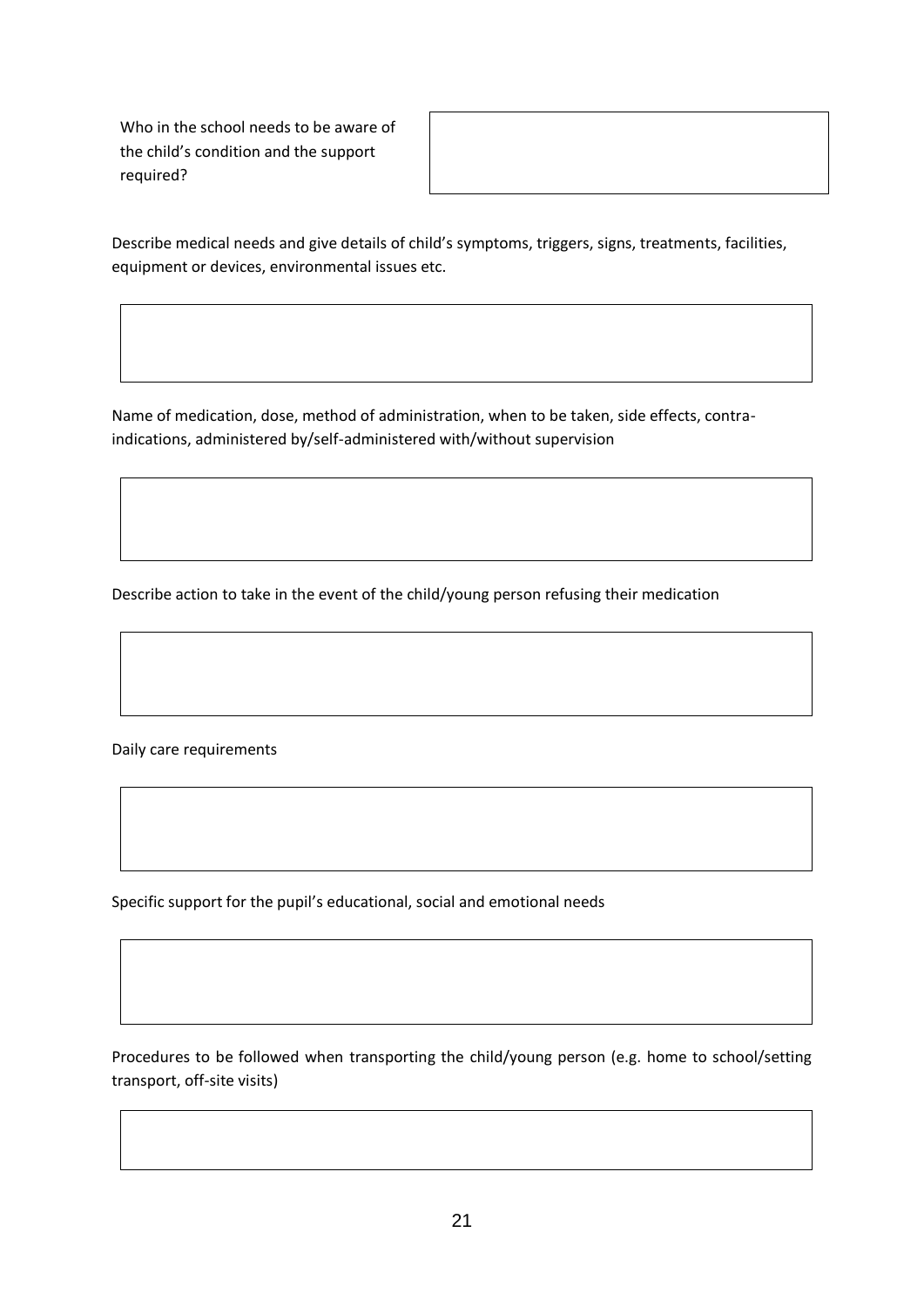Other information

Describe what constitutes an emergency, and the action to take if this occurs

Who is responsible in an emergency? *(state if different for off-site activities)*

Plan developed with

Staff training needed/undertaken – who, what, when

Form copied to:

| Signed:                  | Signed:          |
|--------------------------|------------------|
|                          |                  |
| (Federation Headteacher) | (Parent / Carer) |

| Date: | Date:                  |
|-------|------------------------|
|       | Relationship to child: |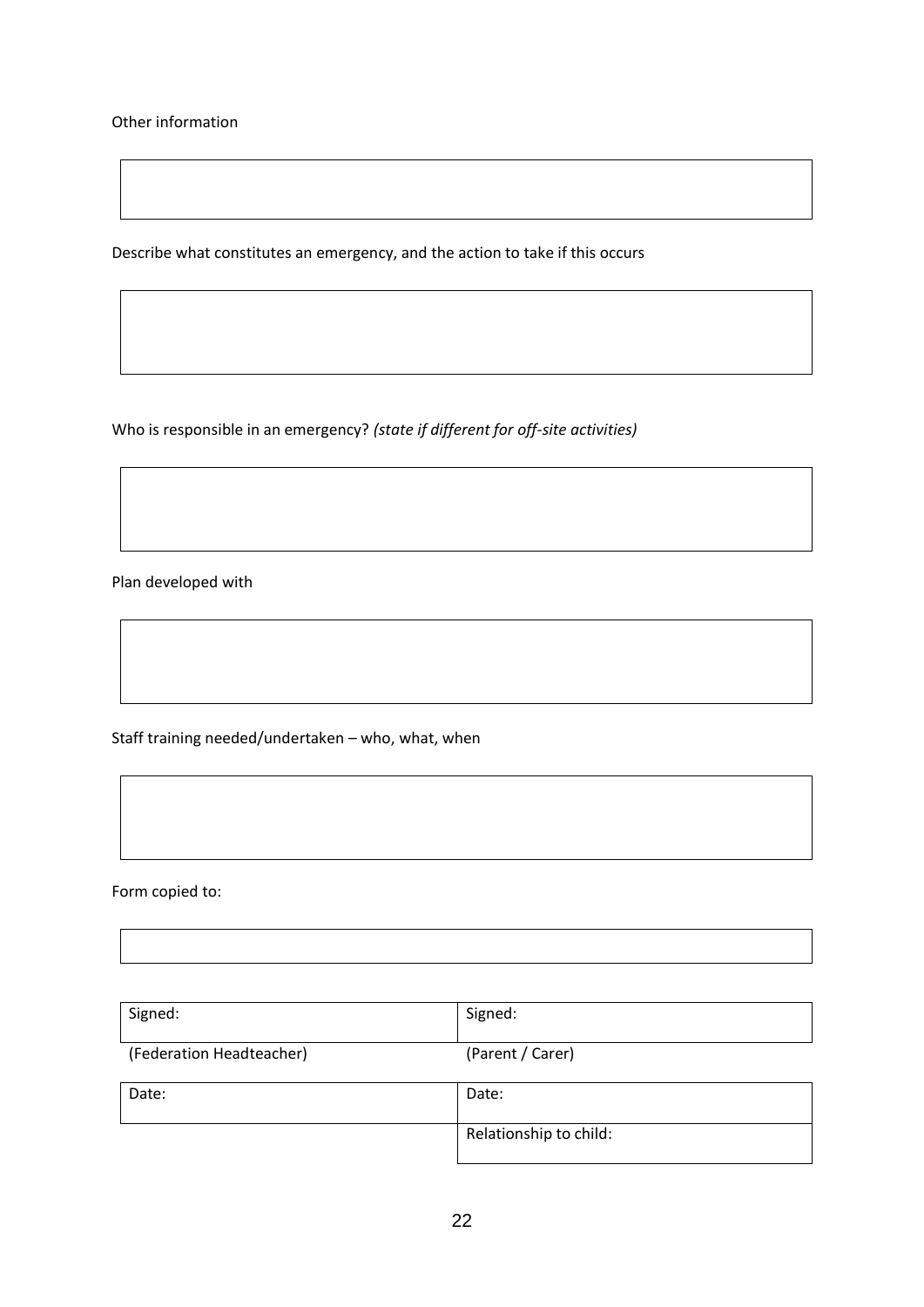## **Appendix Two – Letter inviting parents/carers to contribute to Individual Healthcare Plan Development**

Dear Parent

## **DEVELOPING AN INDIVIDUAL HEALTHCARE PLAN FOR YOUR CHILD**

Thank you for informing us of your child's medical condition. I enclose a copy of the Federation's policy for supporting pupils at school with medical conditions for your information.

A central requirement of the policy is for an individual healthcare plan to be prepared, setting out what support the pupil needs and how this will be provided. Individual healthcare plans are developed in partnership between the Federation school, parents, pupils, and the relevant healthcare professional who can advise on your child's case. The aim is to ensure that we know how to support your child effectively and to provide clarity about what needs to be done, when and by whom. Although individual healthcare plans are likely to be helpful in the majority of cases, it is possible that not all children will require one. We will need to make judgements about how your child's medical condition impacts on their ability to participate fully in school life, and the level of detail within plans will depend on the complexity of their condition and the degree of support needed.

A meeting to start the process of developing your child's individual health care plan has been scheduled for xx/xx/xx at xxxx. I hope that this is convenient for you and would be grateful if you could confirm whether you are able to attend. The meeting will involve the following people, xxxxx. Please let us know if you would like us to invite another medical practitioner, healthcare professional or specialist and provide any other evidence you would like us to consider at the meeting as soon as possible.

If you are unable to attend, it would be helpful if you could complete the attached individual healthcare plan template and return it, together with any relevant evidence, for consideration at the meeting. I would be happy for you to contact me by email or to speak by telephone if this would be helpful.

Yours sincerely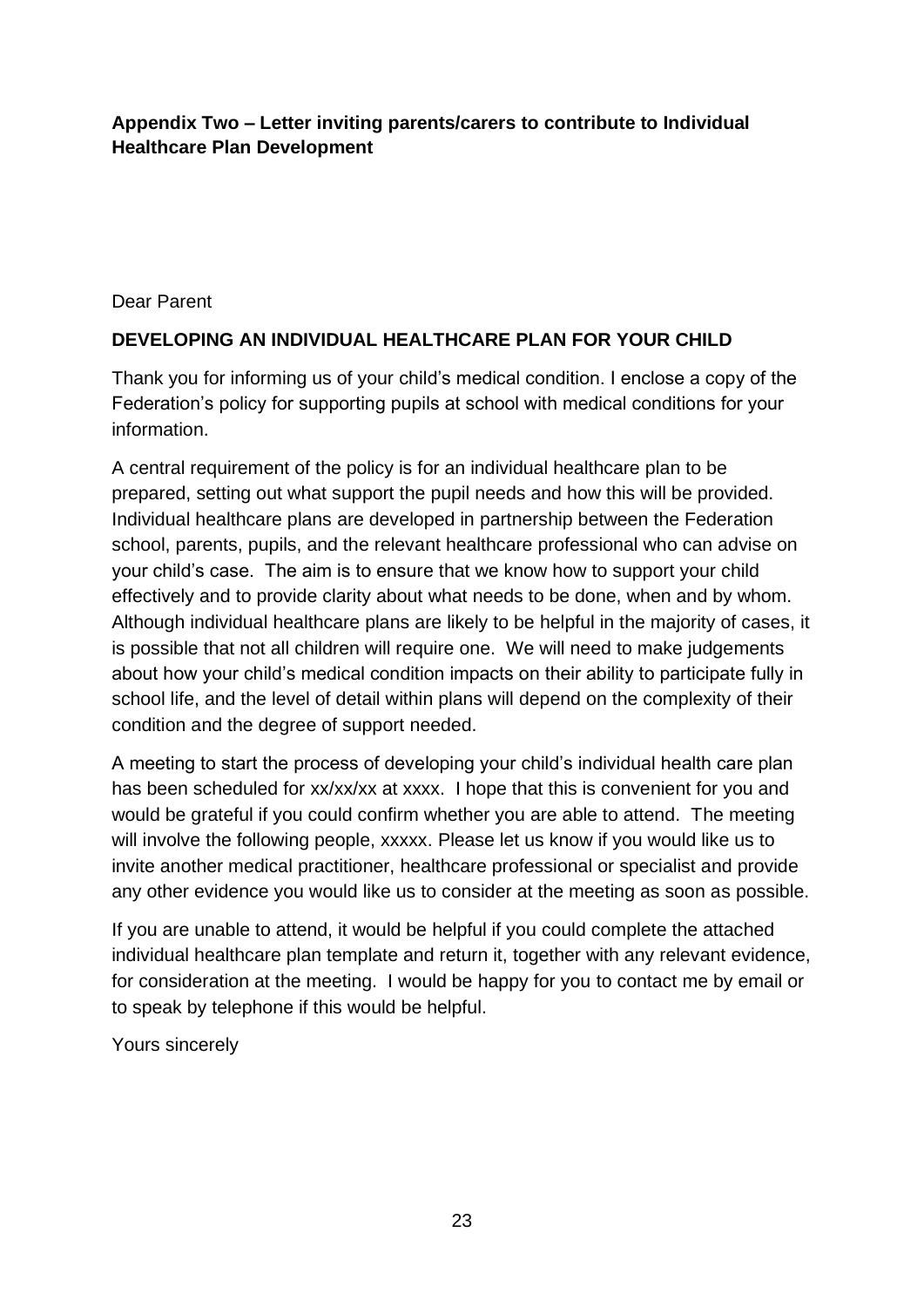# **Appendix Three – Employee Training Record – Clinical Procedures**

| Name of School:                                                    |                                              |  |  |
|--------------------------------------------------------------------|----------------------------------------------|--|--|
| Name:                                                              |                                              |  |  |
| Name of Child:<br>Date of Birth:                                   |                                              |  |  |
| Training Received (insert date each section is completed)          |                                              |  |  |
| <b>Basic Level Skills</b>                                          | Date:                                        |  |  |
| Identify skill:<br>1)                                              |                                              |  |  |
| a. One theory session                                              |                                              |  |  |
| b. One observation                                                 |                                              |  |  |
| c. 3 practicals:                                                   | Talked through by tutor                      |  |  |
|                                                                    | Commentate to tutor                          |  |  |
|                                                                    | Independent, observed by                     |  |  |
|                                                                    | tutor                                        |  |  |
| Additional Skill/Emergency Procedure<br>2)                         |                                              |  |  |
| One observation<br>a.                                              |                                              |  |  |
| b. 3 practicals:                                                   | Talked through by tutor                      |  |  |
|                                                                    | Commentate to tutor                          |  |  |
|                                                                    | Independent, observed by                     |  |  |
|                                                                    | tutor                                        |  |  |
| 3) List of equipment and consumables shown as part of skill:       |                                              |  |  |
|                                                                    |                                              |  |  |
|                                                                    |                                              |  |  |
|                                                                    |                                              |  |  |
|                                                                    |                                              |  |  |
|                                                                    |                                              |  |  |
| I confirm that                                                     | has received the training detailed above and |  |  |
| is competent to carry out the procedure at the time of assessment. |                                              |  |  |
|                                                                    |                                              |  |  |
| Signed:                                                            | Date:                                        |  |  |
| Position:                                                          |                                              |  |  |
|                                                                    |                                              |  |  |
| I confirm that I have received the training detailed above.        |                                              |  |  |
|                                                                    |                                              |  |  |
| Signed:                                                            | Date:                                        |  |  |
| Refresher Training to be undertaken by (insert date)               |                                              |  |  |
|                                                                    |                                              |  |  |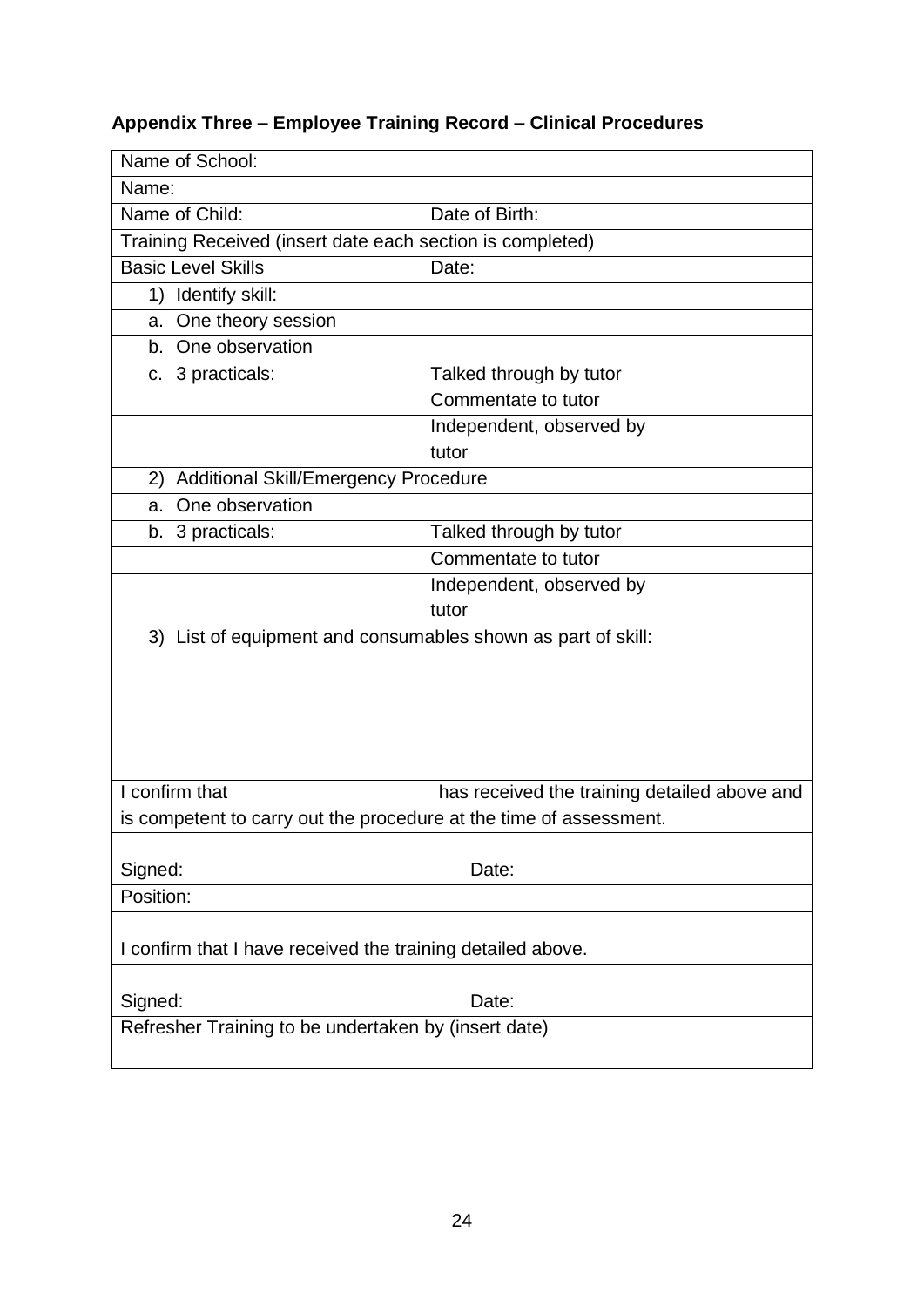## **Appendix Four – Parental Consent Form**

*To be completed by the parent/guardian of any child/young person to whom drugs may be administered under the supervision of school staff. The school will not give your child medicine unless you complete and sign this form, and the school has a policy that the staff can administer medicine.*

#### **Where clinically possible, medicines should be prescribed in dose frequencies which enable them to be taken outside school hours; (i.e. 3 x a day)**

If you need help to complete this form, please contact the School or the Health Visitor attached to your doctor's surgery.

#### *Please complete in block letters*

| Date for review to be initiated by |  |
|------------------------------------|--|
| Name of school                     |  |
| Name of child                      |  |
| Date of birth                      |  |
| Group/class/form                   |  |
| Medical condition or illness       |  |
|                                    |  |
|                                    |  |
| <b>Medicine</b>                    |  |
| Name/type of medicine              |  |
| (as described on the container)    |  |
| Expiry date                        |  |
| Dosage and method                  |  |

Special precautions/other instructions

Are there any side effects that the school/setting needs to know about?

Self-administration  $-y/n$ 

Procedures to take in an emergency

Time medicine given at home (we have been advised that we need to leave 6 hours between doses)

Has your child taken this medication before?

| YES/NO |  |  |
|--------|--|--|
|        |  |  |
|        |  |  |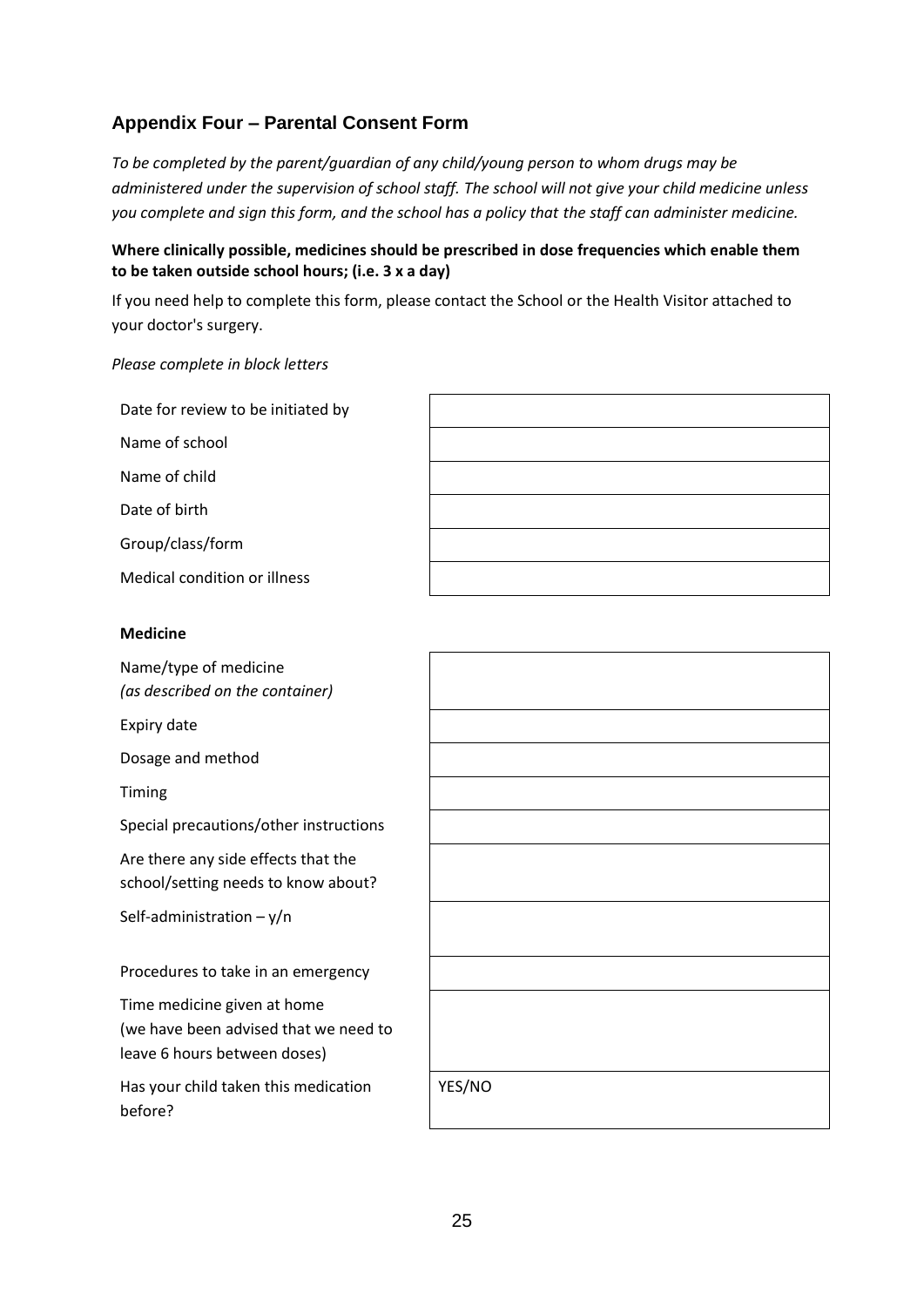#### **NB: Medicines must be in the original container as dispensed by the pharmacy**

| <b>Contact Details</b>                                         |                          |
|----------------------------------------------------------------|--------------------------|
| Name                                                           |                          |
| Daytime telephone no.                                          |                          |
| Relationship to child                                          |                          |
| Address                                                        |                          |
| I understand that I must deliver the<br>medicine personally to | [agreed member of staff] |

#### **A separate form must be completed for each medicine.**

I accept that I must deliver the medicine personally to (agreed member of staff). The above information is, to the best of my knowledge, accurate at the time of writing and I give consent to the school staff administering medicine in accordance with their policy. I will inform the school immediately, in writing, if there is any change in dosage or frequency of the medication or if the medicine is stopped.

I understand that it may be necessary for this treatment to be carried out during educational visits and other out of school activities, as well as on the school premises.

I undertake to supply the school with the drugs and medicines in properly labelled containers, with respect to bottles with child proof caps.

I accept that whilst my child is in the care of the school, the school staff stand in the position of the parent and that the school staff may therefore need to arrange any medical aid considered necessary in an emergency, but I will be told of any such action as soon as possible.

Signature(s) \_\_\_\_\_\_\_\_\_\_\_\_\_\_\_\_\_\_\_\_\_\_\_ Date \_\_\_\_\_\_\_\_\_\_\_\_\_\_\_\_\_\_\_\_\_\_\_\_\_\_\_\_\_\_\_\_\_\_\_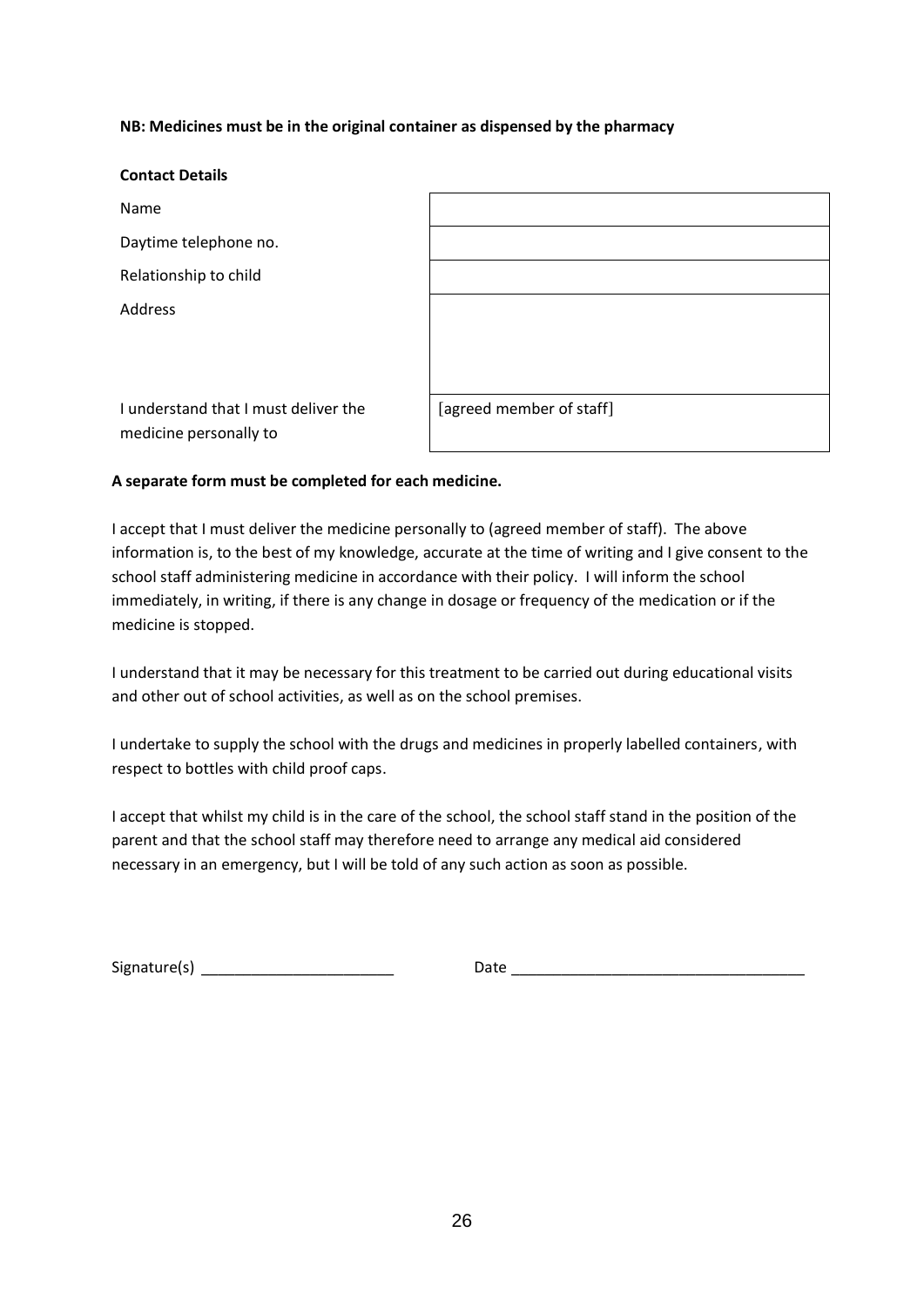| Record of medicine administered to an individual child - St Thomas à Becket Church of England Federation School |      |            |               |                                   |                                    |                                       |             |  |
|-----------------------------------------------------------------------------------------------------------------|------|------------|---------------|-----------------------------------|------------------------------------|---------------------------------------|-------------|--|
| Name of child and date of birth:                                                                                |      |            |               | Quantity received and by<br>whom: |                                    |                                       |             |  |
| Class:                                                                                                          |      |            |               | Expiry date:                      |                                    |                                       |             |  |
| Date medicine provided by<br>parent/carer/guardian:                                                             |      |            |               |                                   | Dose and frequency of<br>medicine: |                                       |             |  |
| Parental consent form received<br>Y/N?                                                                          |      |            |               |                                   | Quantity returned:                 |                                       |             |  |
| Name, strength and form of<br>medicine:                                                                         |      |            |               |                                   |                                    | Special instructions:                 |             |  |
| Date                                                                                                            | Time | Dose given | Any reactions |                                   | Refused                            | Signatures of two<br>members of staff | Print names |  |
|                                                                                                                 |      |            |               |                                   |                                    |                                       |             |  |
|                                                                                                                 |      |            |               |                                   |                                    |                                       |             |  |
|                                                                                                                 |      |            |               |                                   |                                    |                                       |             |  |
|                                                                                                                 |      |            |               |                                   |                                    |                                       |             |  |
|                                                                                                                 |      |            |               |                                   |                                    |                                       |             |  |
|                                                                                                                 |      |            |               |                                   |                                    |                                       |             |  |

# **Appendix Five – Record of Medicines Administered to Individual Children**